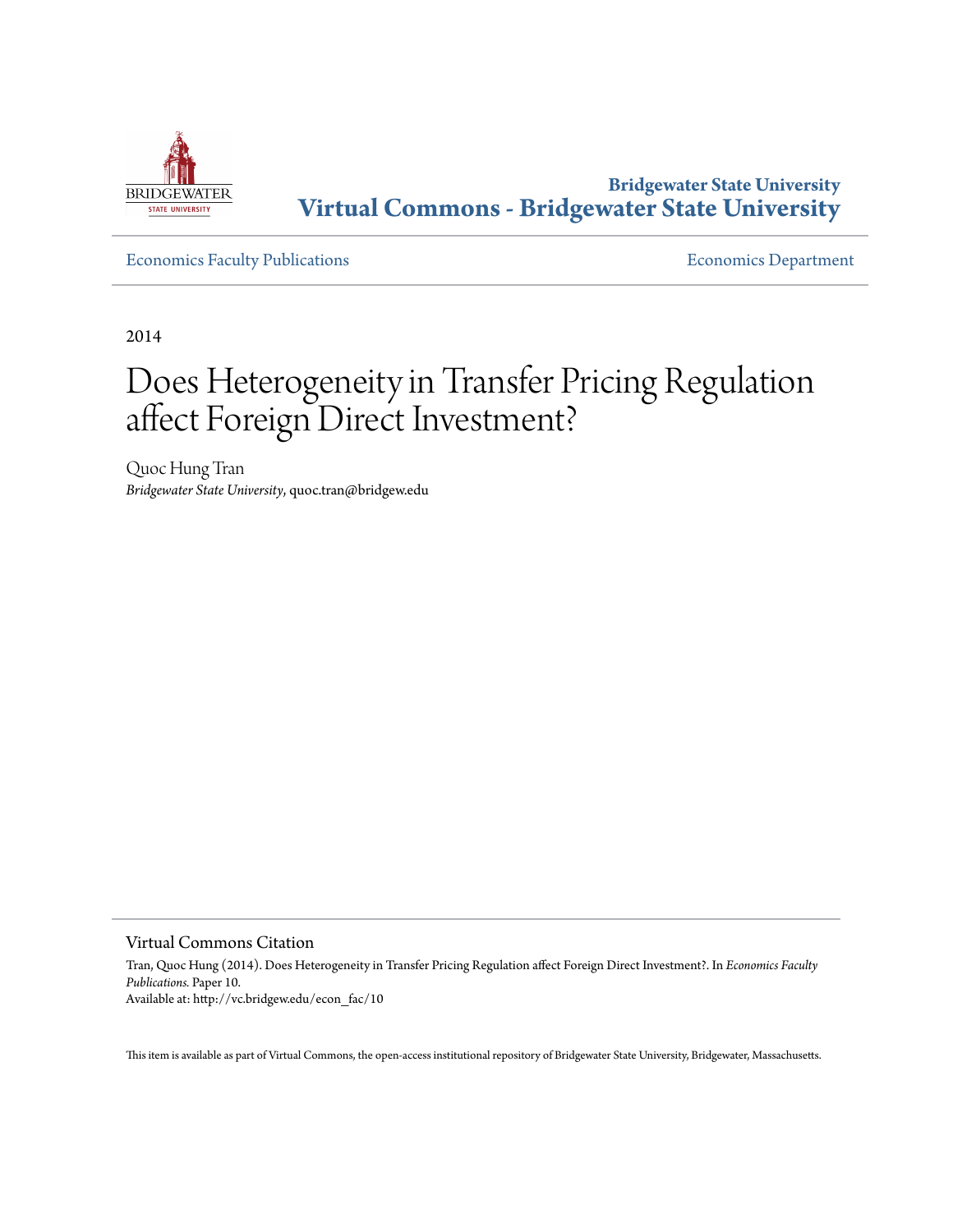## **Does Heterogeneity in Transfer Pricing Regulation affect Foreign**

### **Direct Investment?**

**Quoc Hung Tran**

**Bridgewater State University 131 Summer St Bridgewater MA, 02301**

#### **Abstract**

Does multinational firm take advantage of arbitrage opportunities when heterogeneity in transfer pricing regulations exist between home and host country? Using data on U.S. based multinational firms' reinvestment earnings abroad as a proxy for FDI activity, provided by the BEA Survey of U.S. Direct Investment Abroad and the Balance of Payments Survey, we analyze the effect of transfer pricing regulation of multination firm FDI's decision. The analysis results provide no empirical evidence that differences in transfer pricing regulation between home and host country affect FDI activity by U.S. based multinational firms. Host country's specific characteristics such as market size, distant from the U.S., trade openness, as well as tax rates differential seem to be the primarily determinants of FDI activity.

Keywords: Transfer Pricing, Regulation, FDI, Gravity Model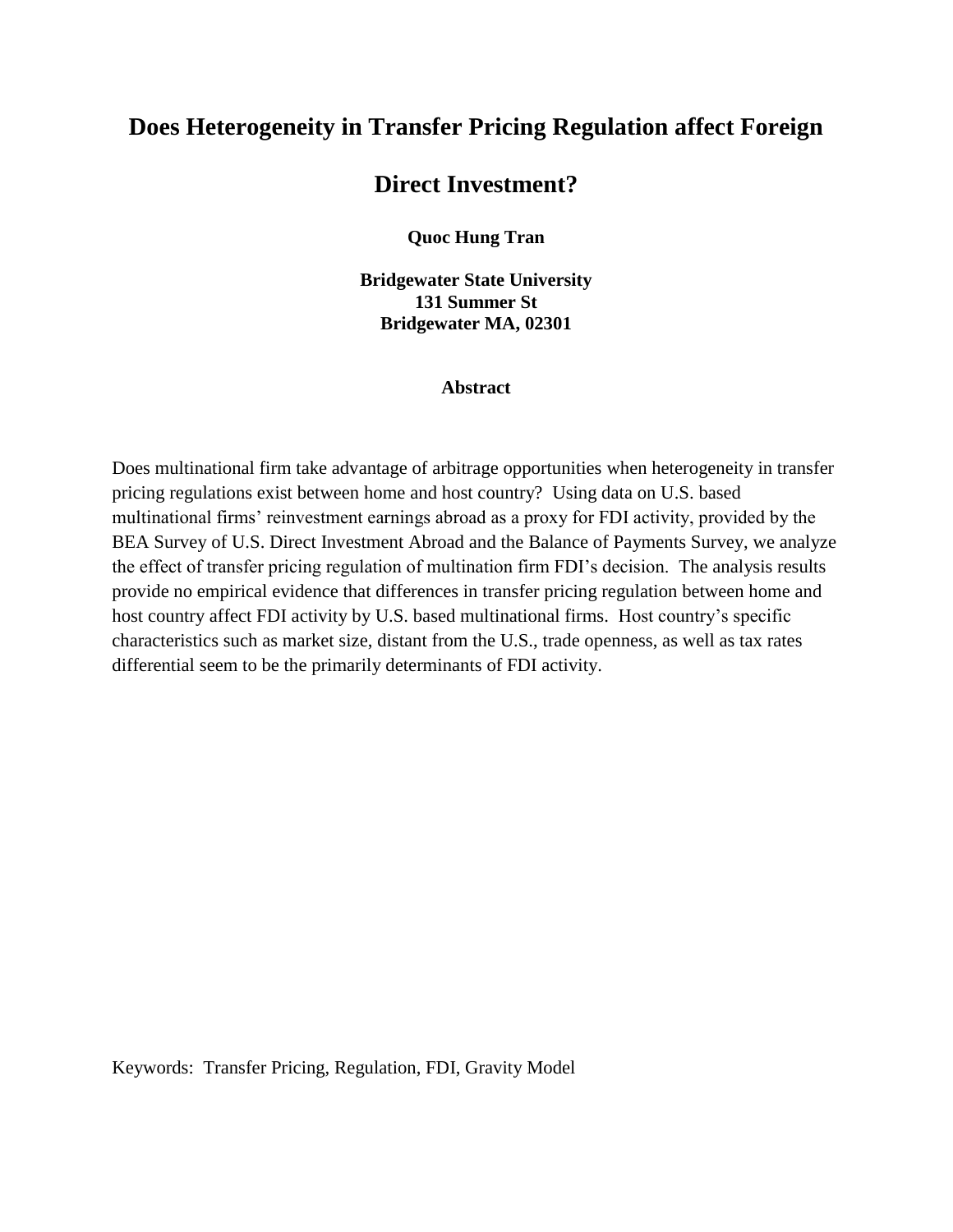#### **INTRODUCTION**

In 1994, the United States is the only country to have specific law regulating how transfer prices should be set for intra-firm trades. Since then there has been a proliferation in transfer pricing regulations around the world modeled after the U.S. transfer pricing regulation. The reasons for this proliferation are (1) countries do not want to be at a disadvantage in taxing multinational firms and (2) there is a population perception that transfer pricing is being used by multinational firm as mean for tax avoidance and tax evasion (Sheppard, 2010). Bloomberg (2010) shows how Google saves \$1 billion in taxes by shifting intellectual properties to Ireland and Bermuda to take advantage of the differences in tax rates through the use of transfer prices. Furthermore, in 2005, GlaxoSmithKline, a major multinational pharmaceutical firm agreed to pay the U.S. Internal Revenue Service \$3.4 billion for backed taxes for misused of transfer pricing to shift taxable income from its U.S subsidiary to the parent firm in the U.K. from 1995 through 2003.

Governments are paying more attention to multinational firms transfer pricing practices as well as coming up with effective laws and regulations to curtail tax avoidance through the use of transfer prices. However, our understanding of the effects of transfer pricing regulation on multinational firm is limited, especially its effect on foreign direct investment by multinational firm.

Using the data on U.S. based multinational firm's reinvestment earnings abroad we evaluates the effects of transfer pricing on multinational firm foreign direct investment's decision. Both theoretical and empirical evidences suggested that multinational firm whose has multiple divisions located in different tax jurisdictions, has the incentive to shift taxable income from high tax jurisdiction to low tax jurisdiction through the use of transfer prices (Horst, 1971,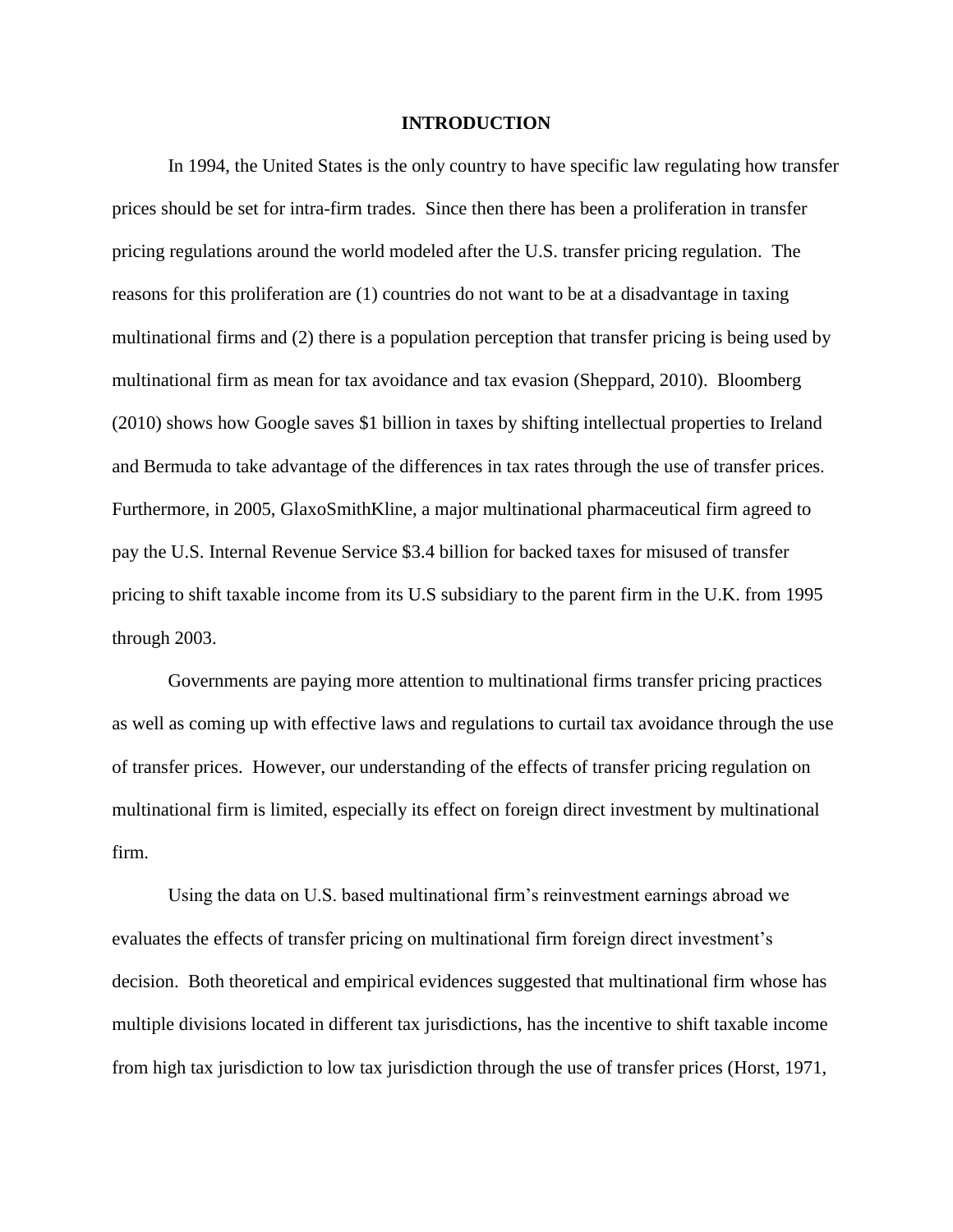1973; Eden, 1998).<sup>1</sup> By shifting taxable income from high tax jurisdiction to low tax jurisdiction multinational firm reduces its effective tax rate on its global income (Eden, 1998). Therefore, it is reasonable to expect that host country with relatively weak transfer pricing regulation attracts more FDI from multinational firms. Because of host country's weak transfer pricing regulation, multinational firm would under-invoice its imports to host country and/or over-invoice its exports to home country. On the other hand, if both countries (home and host) are homogenous in term of their transfer pricing regulation then FDI should not be affected since tax arbitrage opportunities disappeared (i.e. transfer prices have to be set at arm lengths).

In our paper, weak transfer pricing regulation is defined as having no transfer pricing regulation or guideline in the country's tax codes. However we use two measurements for strong regulation, (1) require transfer prices be set at arm-length but does not require contemporaneous documentation and (2) requires both the arm-length principles and the contemporaneous documentation.

 In the next section, we will discuss the relevant literature on transfer pricing and its regulation in detail.

#### **TRANSFER PRICING BACKGROUND**

Transfer prices are prices established within a business enterprise (e.g., a divisionalized firm, a corporation, a holding company, etc.) for goods, services, intellectual property, and/or credit transferred between units. Transfer pricing has been a topic of growing academic study in economics since the pioneering work of Hirschleifer (1956, 1957), Gould (1964), and Horst (1971, 1973). Theoretical research on tax-motivated transfer pricing includes Eden (1998), Horst (1971), and

 $\overline{a}$ 

<sup>&</sup>lt;sup>1</sup> Eden (1998) provides both theoretical and real-world evidence of profit shifting by multinational firms through the use of transfer pricing.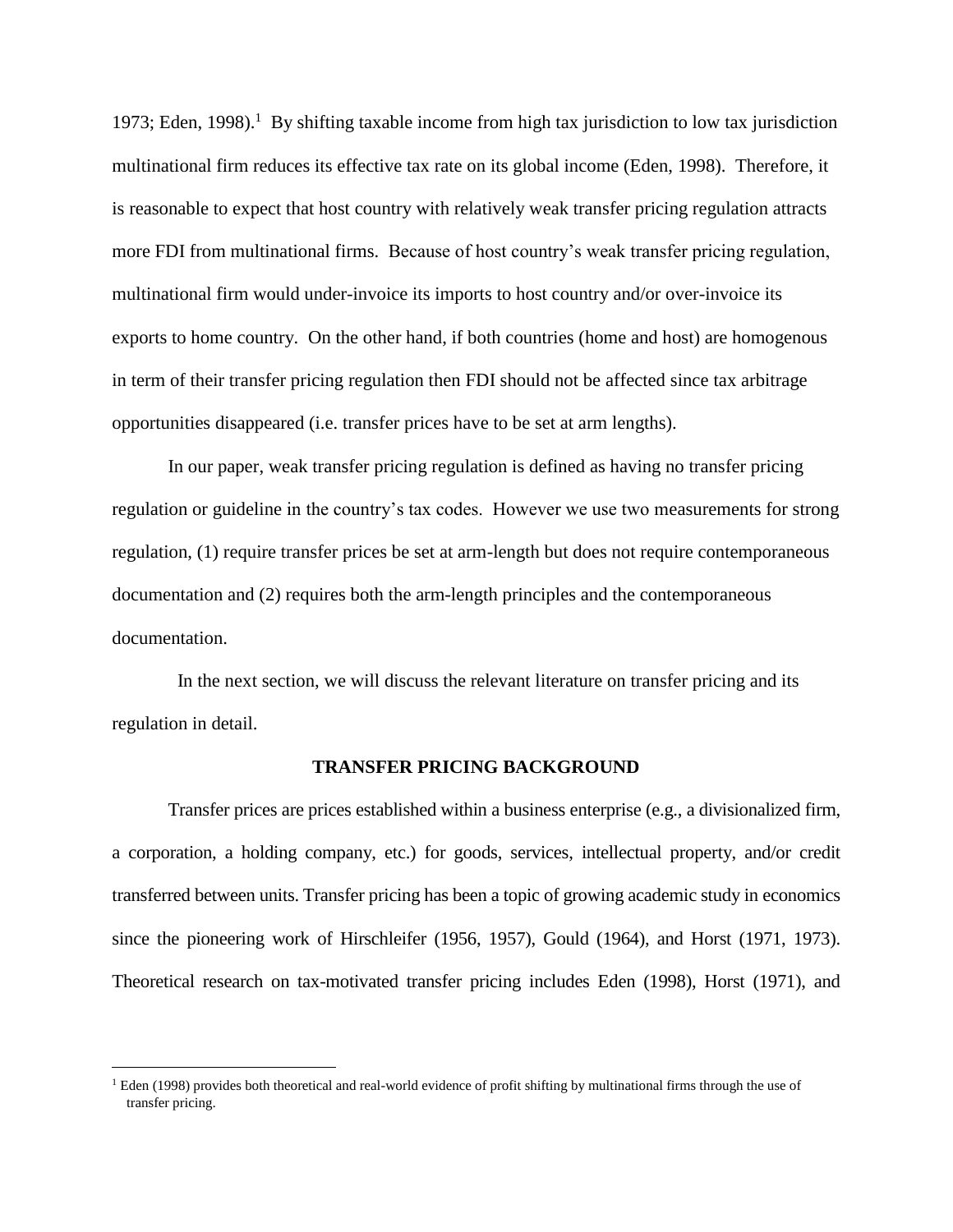Samuelson (1982). They examine the effect of different tax rates across countries on prices that multinationals firms set for their intra-firm trades. They show that transfer prices can be served as a tool for multinational firm to shift taxable income from subsidiaries located in high tax countries to subsidiaries in low-tax countries.

There is also a large empirical literature confirming income shifting by multinational firms through transfer pricing (Grubert and Mutti, 1991; Collins et al., 1998; Desai et al., 2006; Clausing, 2003; Bernard et at., 2006). Grubert and Mutti (1991), Collins et al. (1998), and Desai et al. (2006) use aggregate, industry-level prices and survey data collected by the Bureau of Economic Analysis to estimate the magnitude of income shifting to lower-tax countries. Others (e.g. Bernard et al., 2006; Clausing, 2003) use a more direct approach by constructing data on export/import prices to estimate the magnitude of tax-motivated transfer prices. Their results support the tax-motivated transfer pricing manipulation by multinational firms, suggesting that multinational firms shift incomes from a high tax country to a low tax country through the use of transfer pricing.

#### **TRANSFER PRICING REGULATION**

The U.S. transfer pricing regulation was introduced for primarily two reasons. The first was the IRS experience during transfer pricing audits (Lowell et al., 1994). The IRS found that most multinational firms had no documentations to support their transfer prices and thus increases time and costs for the IRS. As a result, having transfer pricing regulation in the tax codes would improves compliance by multinational firms and reduce service times and costs for the IRS. More importantly, it is a well-known perception that multinational firms were underpaying U.S. taxes due to transfer price manipulation.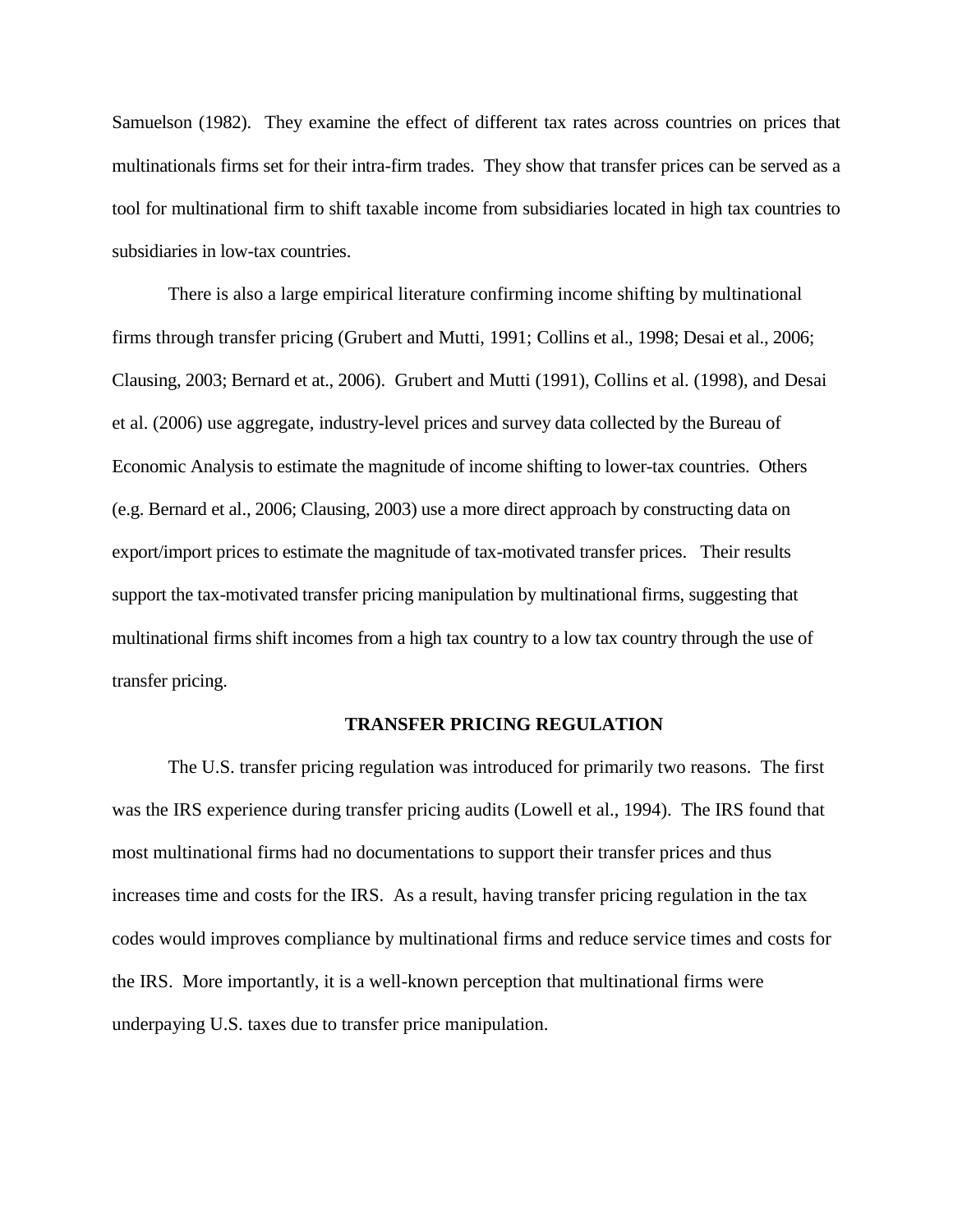Transfer price manipulation takes place when there are differences in corporate income tax rates, tariffs, foreign exchange restrictions, and political risk across countries. If corporate income taxes between the home and host country are different then multinational firms can either over (under) invoice their transfer prices to shift taxable income to low tax country. If the host country levies tariffs on imports then this also provides an incentive for multinational firms to under-invoice their imports in order to save on duties paid. A third motivation for transfer pricing arbitrage exists when host country has foreign currency exchange restrictions, thus by over(under) invoice of inbound(outbound) transfers enable the multinational firm to move incomes out of the host country that would not be permissible with currency controls (Chow and Hung, 1997). And finally, if the multinational firm fears instability in the host country's political environment then capital flight can be accomplished through the use of transfer prices (Lessard and Williamson, 1984).

To restrict the possibility of transfer pricing manipulation by multinational firms, governments around the world are increasing their efforts to pass transfer pricing regulation into their tax codes. In 1994, the United States incorporated Section 482 into its tax codes, which authorizes the IRS to impose penalty on firms who evade or avoid taxes through the use of transfer prices. Section 482 requires the transfer prices charged within an integrated enterprise be consistent with the arm's length principle<sup>2</sup>. This principle requires the transfer price of a good or service in an intra-firm trade is equal to the price of two unrelated firms negotiating at arm's length for the same or a similar good or service. Section 482 also requires multinational firm based in the U.S. to have contemporaneous documentation on their transfer pricing practices and

 $\overline{a}$ 

<sup>&</sup>lt;sup>2</sup> Section 482 of the I.R.S tax code provide a much elaborate details than mentioned in this paper, however the main points of Section 482 is presented here.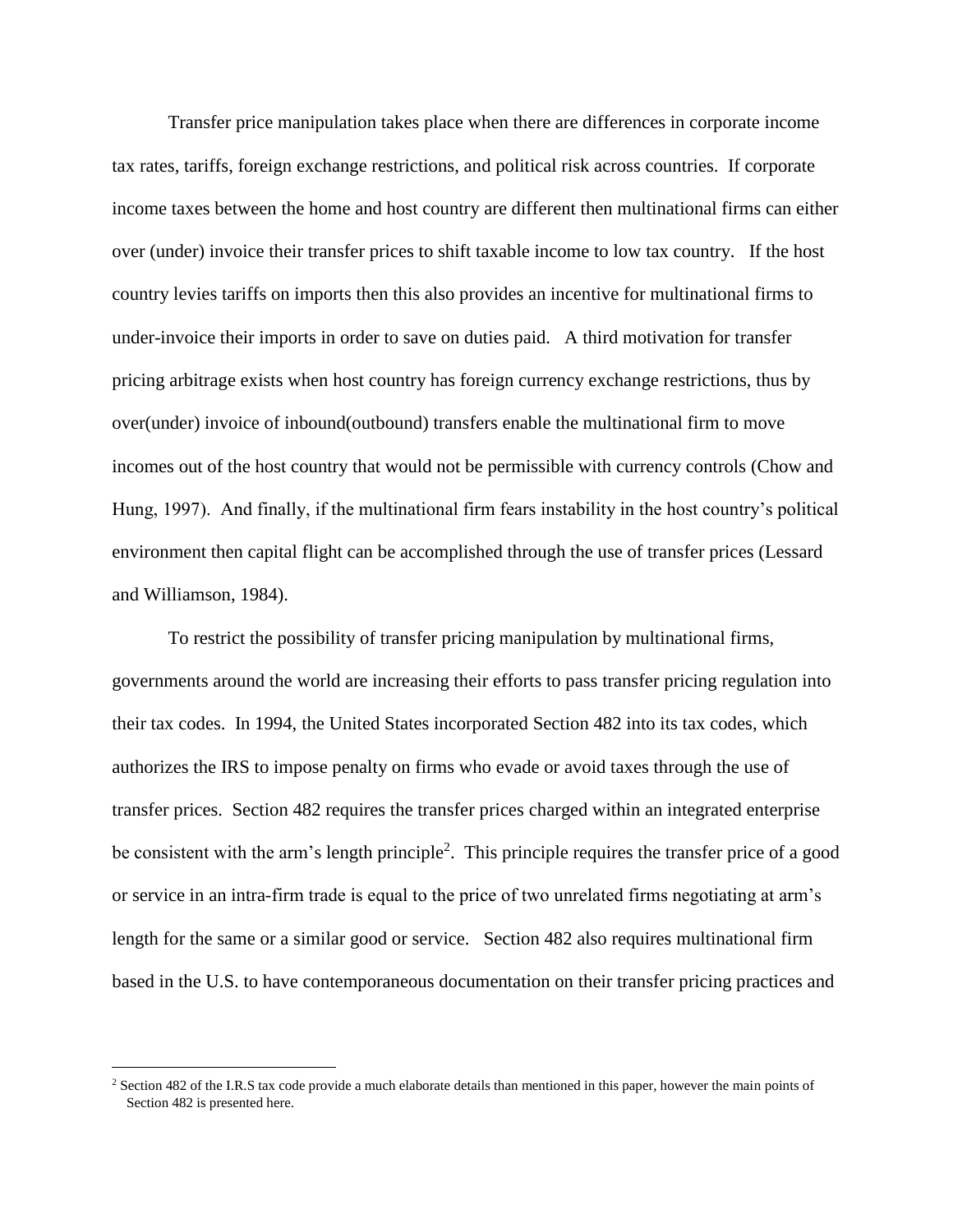to provide this documentation to the I.R.S upon request. If there is evidence of transfer pricing manipulation or noncompliance on the contemporaneous documentation requirement then the IRS is authorized to impose a penalty as well as make adjustments on the actual transfer prices. The penalty raises the effective corporate tax rate from 35% to 48% depending on the level of manipulation.

Following the U.S. footsteps, in 1995 the Organization for Economic Cooperation and Development (OECD) developed a set of transfer pricing guidelines for multinational firms regulating their transfer pricing practices similar to Section 482 of the U.S. tax code. In 1994, the U.S. was the only major country to have specific law in its tax codes but now more than 40 countries around the world have adopted a highly technical and sophisticated transfer pricing regulation similar to the U.S. Section 482 and the OECD's transfer pricing guidelines in their tax codes (Eden, 2009). Consequently, there has been considerable evidence of international homogeneity in transfer pricing policies across countries.

#### **RELATED LITERATURE REVIEW**

While the empirical literature on the determinants of FDI is large, however none focus on the relationship between FDI and transfer pricing regulation<sup>3</sup>. The empirical literature on FDI and regulation focuses almost exclusively on market size (Markusen and Venables, 1999), skill differences between the home and host country (Zhang and Markusen, 1999), role of natural resources, international institutions (Wheeler and Mody, 1992; Hines, 1995; Wei, 2000a, 200b), Trade Protection (Grubert and Mutti, 1991; Kogut and Chang, 1996; Blonigen, 1997), environmental regulation (Xing and Kolstad, 2002; Dean, Lovely, and Wang, 2009; List and Co,

 $\overline{a}$ 

<sup>&</sup>lt;sup>3</sup> Blonigen (2005) provides an excellent review on the empirical literature on FDI determinants.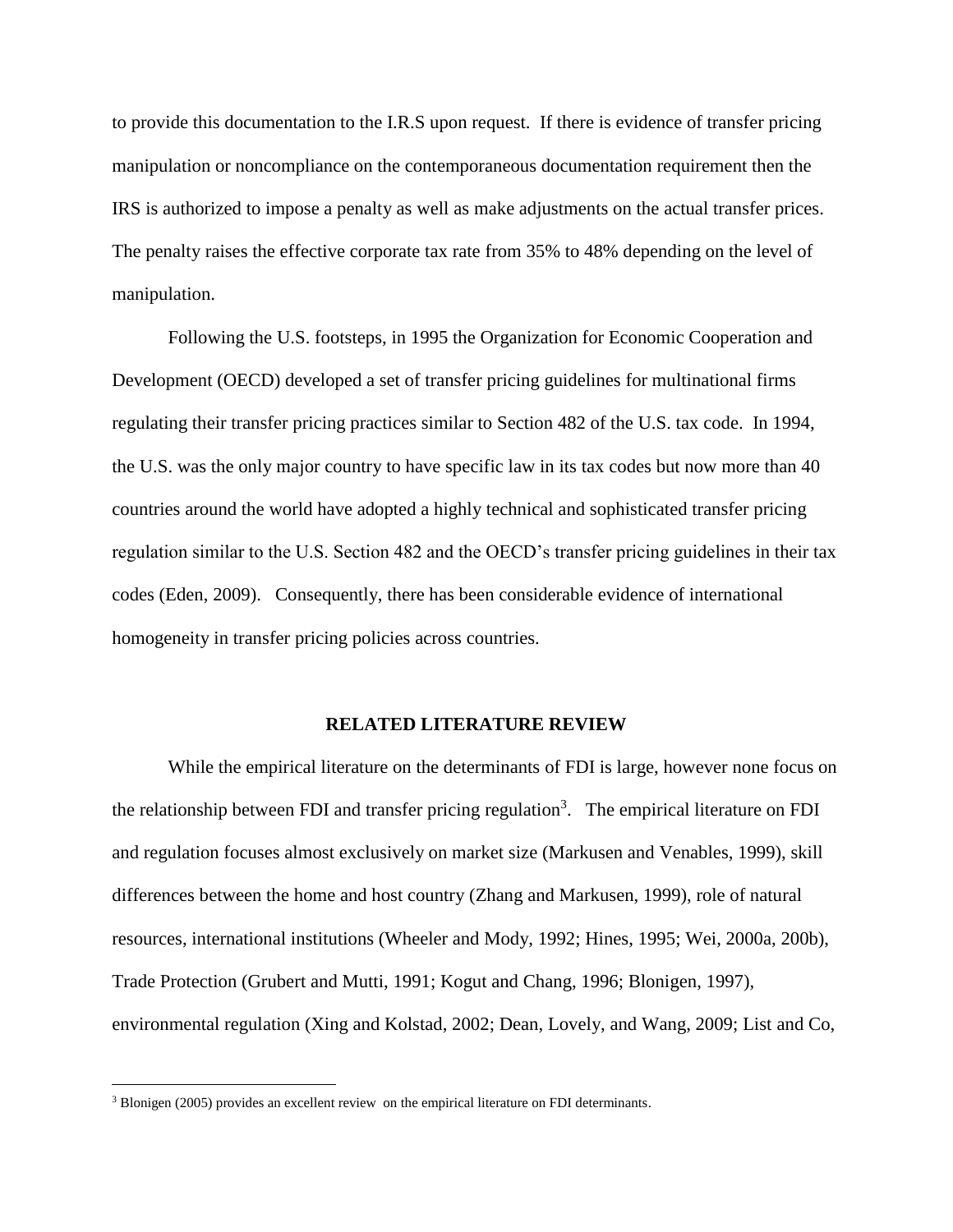2000; Hanna, 2004), and intellectual property rights protection (Ferrantino, 1993; Smarzynska, 2002; Fink and Maskus, 2005; Lee and Mansfield, 1996; Smith, 1999, 2001).

Hanna (2004) and Xing and Kolstad (2002) provide empirical evidence to support the theory that environmental regulation causes firm to substitute foreign for domestic production. Their results indicate that host countries with weak environmental regulations attract FDI from U.S. based multinationals in heavy polluting sectors. However, Dean et al (2009) finds that weak environmental regulation in China does not attract equity joint ventures from nonethnically Chinese countries, especially high income countries.

The empirical results examining the impact of intellectual property rights protection provide conflicting results. Ferrantino (1993) finds that strong domestic patent protection increases the flows of payments and receipts for intellectual property. Smarzynska's (2002) results show that weak intellectual property rights protection deters investors from investing in sectors relying heavily on intellectual property rights protection. On the other hand, Braga and Fink (2005) finds no effect of intellectual property rights protection on trade flows for high technology sectors.

To the best of our knowledge this is the first study that empirically tests the effect of transfer pricing regulation on multinational firms' FDI decisions. A similar paper by Eden et al., (2005) uses an event study to assess the impact of U.S. transfer pricing penalties on Japanese multinationals. Their results show that with the presence of transfer pricing penalties the market value of Japanese multinational firms drops by \$56.1 billion, representing 12.6% of their 1997 market value, thus providing evidence for the adverse effect of transfer pricing on multinational firms profitability. In the next section, we will discuss the data and methodology of the study.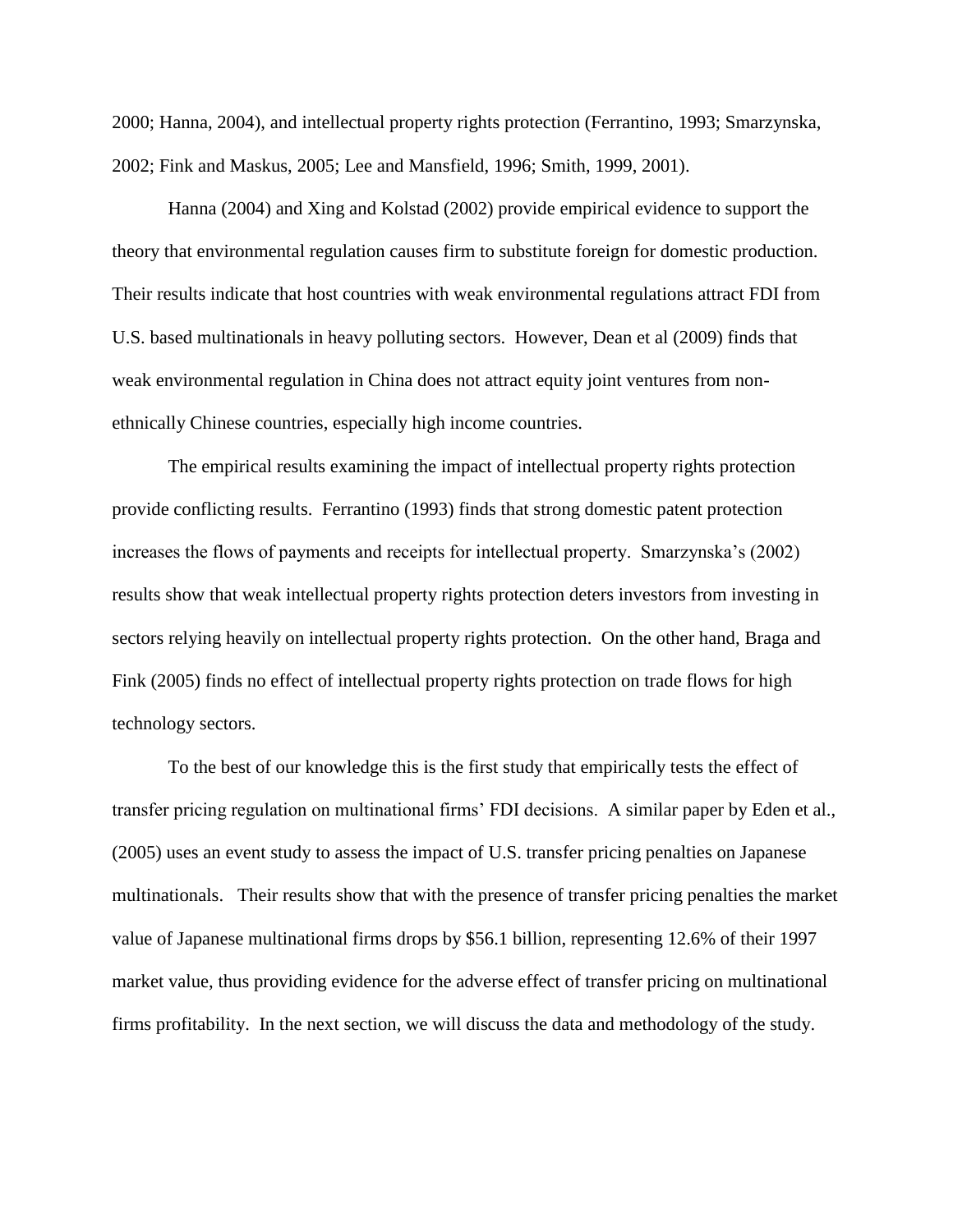#### **DATA AND METHODOLOGY**

Our econometric analysis utilizes the gravity model (Leamer, 1994; Brenton et al., 1999; Gopinath, Munisamy, and Echeverria, Rodrigo, 2004; Brulhart and Kelly, 1999) widely used in the FDI and international trade theory. The gravity model takes into account distant, language, and skills differences between the home and host country. The slightly modified form of the gravity equation is taken the following form,

 $REINVEST_{uit} = \alpha_0 + \beta_0 SUMGDP_{uit} + \beta_1 DIST_{ui} + \beta_2 COMLAND + \beta_3 DTAX_{uit} +$ +  $\beta_4$ DTAX $_{uit}^2$  +  $\beta_5$ TPREG<sub>t</sub> +  $\beta_6$ TPREG<sub>t</sub> \* DTAX<sub>uit</sub> +  $\beta_7$ TAXTREAT<sub>uit</sub> +  $+ \beta_8 TAXCHANGE_{ut} + \beta_9 EXCHANGERATE_{uit} + \beta_{10} POP_{it} +$ +  $\beta_{11}GDPCAP_{it}+\beta_{12}TRADEOPEN_{it} + \varepsilon_{uit}$ 

Where  $i$  indexes host country,  $t$  is the year, and  $u$  is the U.S. The dependent variable (REINVEST) measures the volume of reinvestment earnings of U.S. based multinational firms in host country at time  $t$ . The variables of interest transfer pricing regulation (*TPREG*) and the interaction term between differences in tax rates and regulations  $(DTAX * TPREG)$  deserve some special attention. As mentioned above, Section 482 of the U.S. tax code requires that (1) the transfer prices be set at arm's length and (2) firms also are required to have contemporaneous documentation on their transfer pricing practices. However, most countries that adopted transfer pricing regulation modeled after the U.S. section 482 seldom require contemporaneous documentation.

Contemporaneous documentation requirements increase costs for multination firms since they need to allocate extra resources to comply with the requirements, i.e., have to hire more accountants, lawyers, etc. Therefore, it is assumed that transfer pricing regulation is tougher with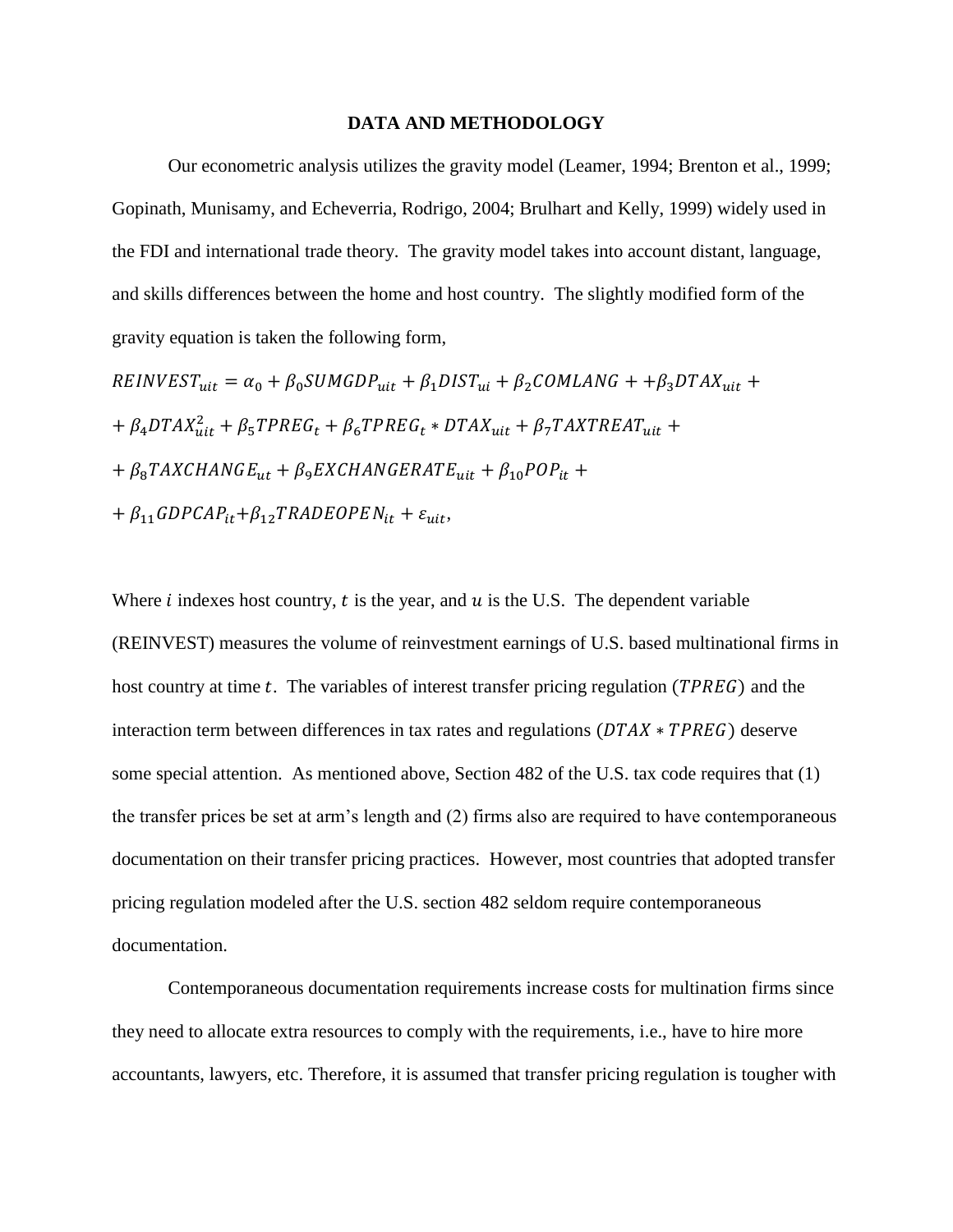documentation requirements than without. It our analysis we will use two measurements for transfer pricing toughness in TPREG: (1) regulation is strong when having law in the tax codes regulating transfer pricing but without documentation requirements and (2) regulation is strong when having law in the tax codes that require both the arm-length principle and the contemporaneous documentation requirement.

TPREG takes the value of 1 for the years when home country (U.S.) and host country have different level of regulation and a value of 0 for years when both countries have the same level of transfer pricing regulation. The coefficient on TPREG is expected to be positive since a positive coefficient indicates that multinational firms invest more in host country with relatively weak transfer pricing regulations compared to the home country. The coefficient on the interaction term between TPREG and DTAX is expected to be negative, i.e., relatively high corporate tax rate in host country discourages multinational firm's investment even though it has a fairly weak transfer pricing policy compare to home country.

The U.S. is the first major country to officially pass any transfer pricing regulation in its tax codes. This creates a unique situation where the possibilities are: (1) home country have a relatively stronger transfer pricing regulation than host country, (2) home and host country both does not have any transfer pricing regulation, and finally (3) home and host country both has similar transfer pricing regulations in place. Consequently, we can only test for the effect when home country has a relatively stronger transfer pricing law than host country but not the other way around. Consequently, when both the home and host country have similar policy (either both have and do not have regulation) regarding transfer pricing then one should not expect this to effect multinational firms FDI decision.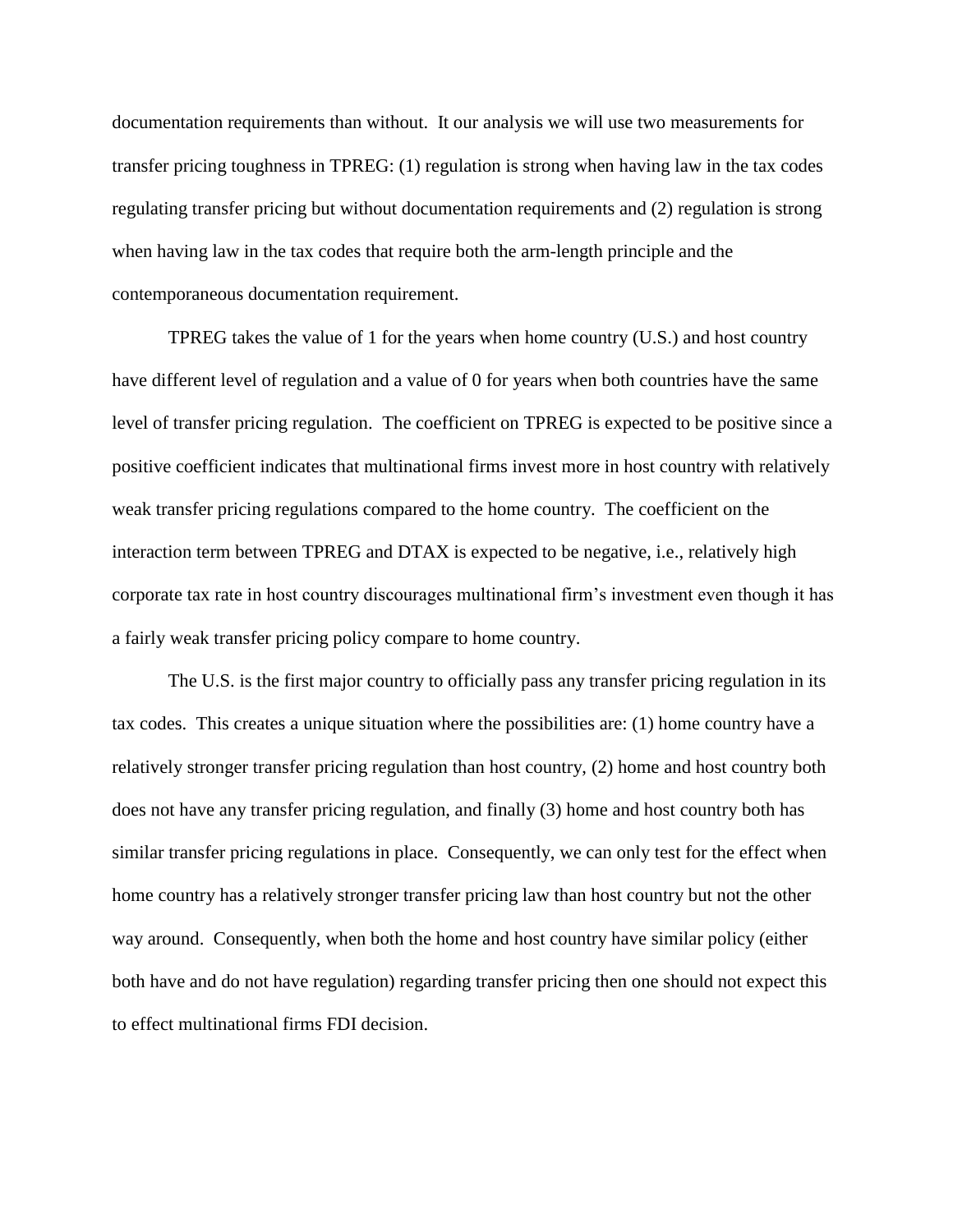Horst (1971), Eden (1998), and Samuelson (1988) have shown that benefit of taxmotivated transfer pricing manipulation for multinational firms is when the tax rate differential is large between the home and host country. Therefore, one would expect the effect of transfer pricing regulation on FDI should be working in conjunction with the differences in tax rates between the home and host country. Hence, Transfer pricing arbitrage exists when there are differences in transfer pricing regulation across home and host country and it increases in the same direction of tax rates differentials. Appendix A1 provides the expected sign as well as detail justification of the independent variables.

To construct the dependent variable (multinational firm FDI), we utilize the reinvestment earnings abroad for U.S. based multinational firms given by the US Department of Commerce, Bureau of Economic Analysis (BEA) Survey of U.S. Direct Investment Abroad and the Balance of Payments Survey, available for most of the major countries from 1982 through 2009. Appendix A1 provides further details on reinvestment earnings data across countries and years in our sample. It is worth to mention that the top five countries which have the highest mean reinvestment earnings throughout the periods are Canada, Netherlands, United Kingdoms, Ireland, and Luxembourg. Second, the maximum amount of reinvestment earnings for the Netherlands, Ireland, Luxembourg, and Canada are higher relative to other countries in our sample.

Appendix A3 provide details on when host country begin its implementation of transfer pricing regulation, as well as it has a tax treaty with the U.S. As mentioned earlier almost all countries that currently have transfer pricing regulation adopted it after 1994, after the U.S. passed Section 482. However, contemporaneous documentation requirements are seldom adopted. The variables of interested transfer pricing regulation (TPREG) are taken from various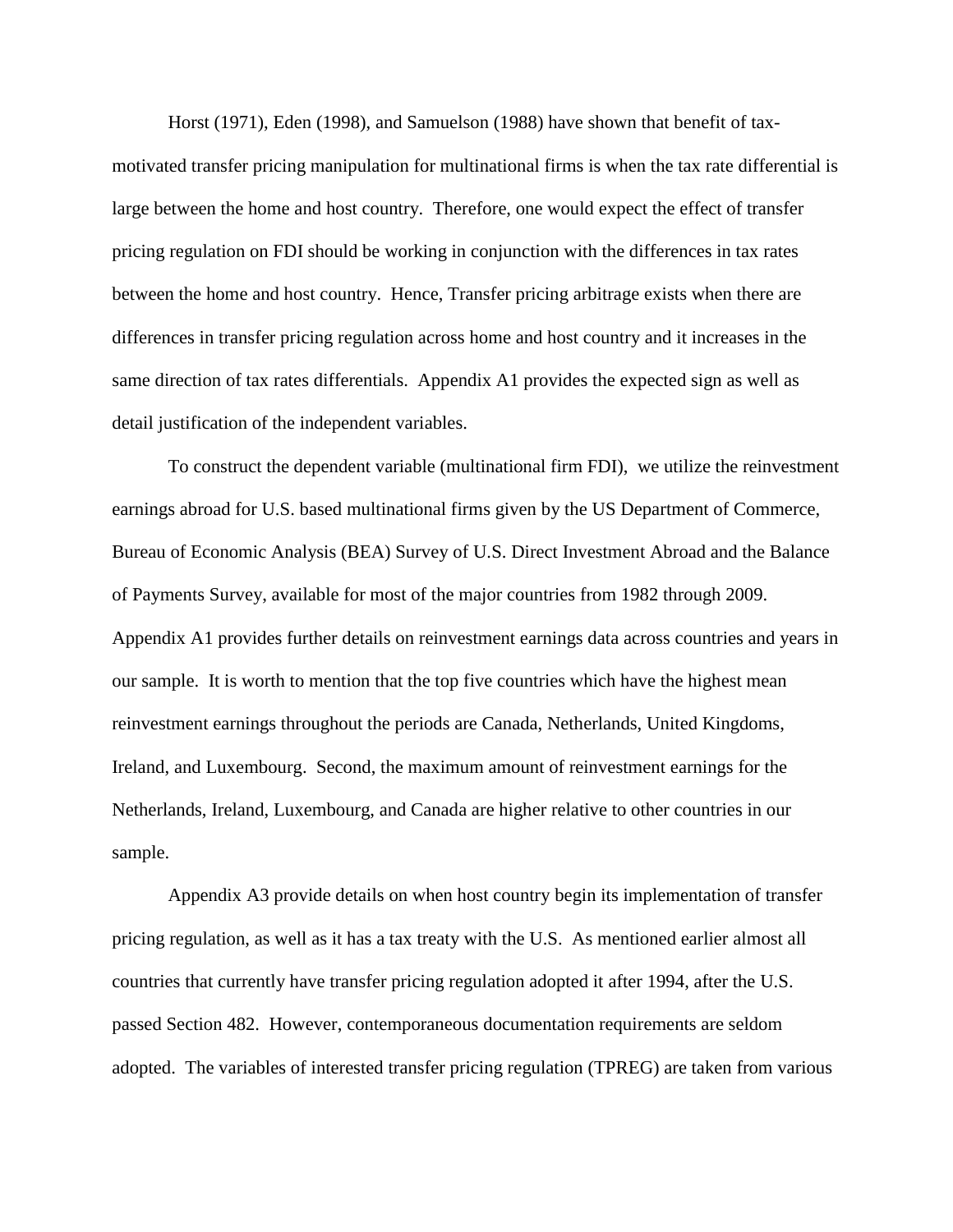sources from KPMG publications and also from the OECD organization database on country profiles. Tax Treaty (TAXTREAT) is taken from the Internal Revenue Services (IRS) it takes the value of 1 for years in which the U.S. has a bilateral tax treaty with the host country and 0 otherwise. Column 2 of table Appendix 4 shows the year a country adopted some kind of regulation on transfer pricing in its tax codes and column 3 of Appendix 4 provides the year in which the country has a bilateral tax treaty with the United States. The data show that the U.S. is the first country to imposed details transfer pricing regulation in its tax code and subsequently other countries follow suit. Also note that most tax haven countries do not adopt any transfer pricing regulation, e.g., Bahamas, Hong Kong, Panama, and the United Arab Emirates.

Besides our variables of interest on transfer pricing regulation we also employed several control variables commonly used in the gravity model similar to ours such as distant between the U.S. and the host country, and whether the host country official language is English. The model also controls for home and host country market size, proxy with real GDP, population and GDP per Capita. Studies have found evidence that short-run fluctuation in the bilateral currency exchange rate increased inward FDI (Grubert and Mutti, 1991; Swenson, 1994; Blonigen, 1997). The literature on FDI's determinates suggests that the quality of the host country's labor force plays an important role in multinational firms' FDI decision (Markusen and Venables, 1999; Zhang and Markusen, 1999). We use the population education level to proxy for the quality of human capital in the host country.

Other control variables are tax rates and tax reforms in the U.S., both theoretical and empirical evidence has shown that higher taxes discourage inward FDI by multinational firms (De Mooij and Ederwveen, 2003; Grubert and Mutti, 1991). For tax rates, we obtain top corporate tax rates by country and year from various publications provided by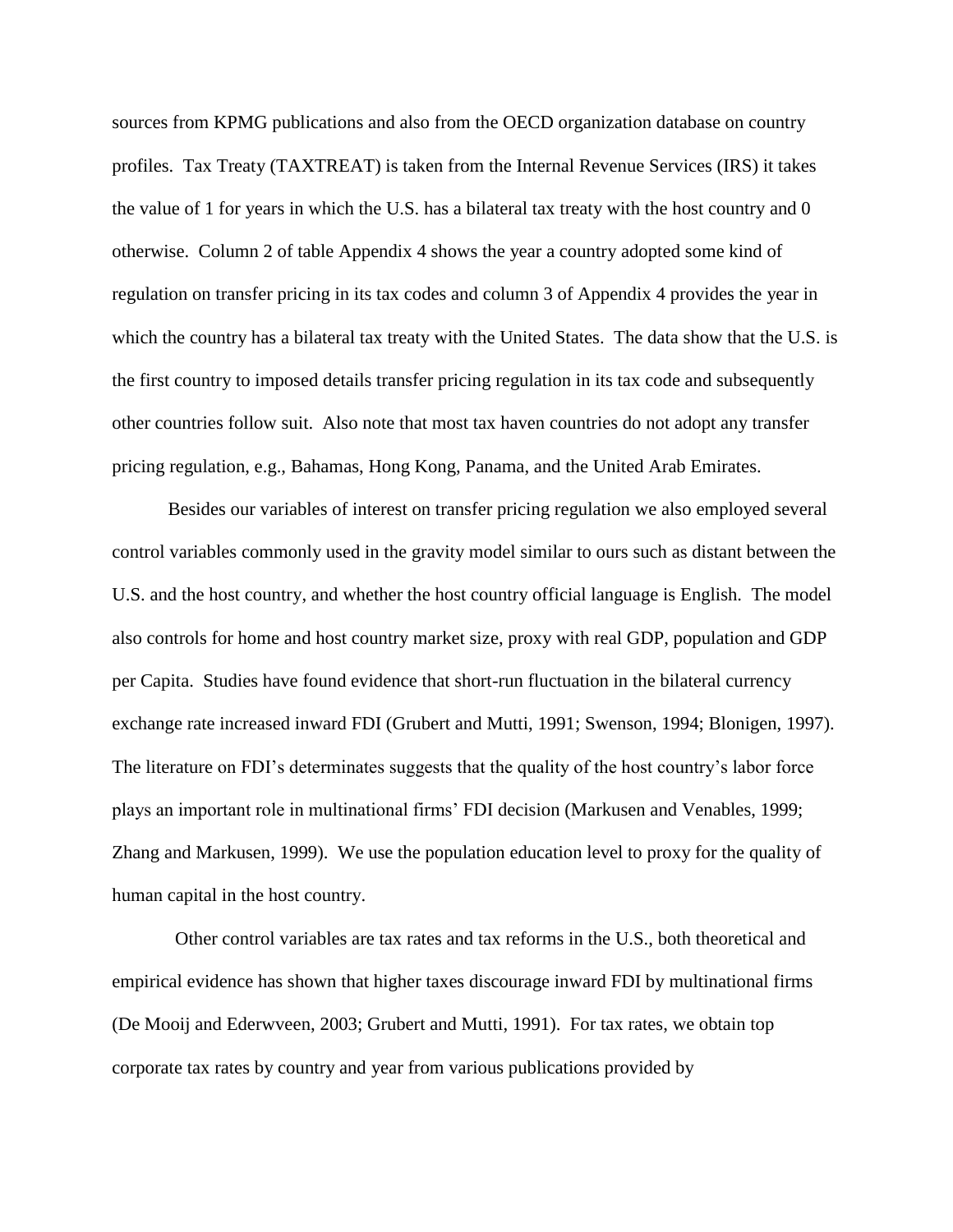PriceWaterHouseCooper as well as the World Tax Database provided by the Ross School of Business, University of Michigan. The World Tax Database has country tax data going back to 1970 through 2003. In 1986, the U.S. made significant reforms to its tax laws, resulted in significantly lower top corporate tax rates from 45 percent to 35 percent. The dummy variable TAXCHANGE measures the U.S. tax reforms in 1986 and takes on a value of 1 for the year 1986 and beyond. Table 1 provides the descriptive statistics of those variables mentioned above.

Note that the number of observations on these variables is not consistent due to missing data either by a particular year or there are no data available for a particular country for a given year. Second, the coverage on education is limited. Third, over the 27 years and across countries, transfer pricing regulation is adopted about 31% of the time and the average top corporate tax rate is 32%.

| Table 1 Descriptive Statistics |      |          |           |          |            |
|--------------------------------|------|----------|-----------|----------|------------|
| Variable                       | N    | Mean     | Std. Dev. | Min      | Max        |
|                                |      |          |           |          |            |
| <b>EXCHANGERATE</b>            | 1056 | 47.68    | 170.82    | 0.00     | 1401.44    |
| <b>GDPGROWTH</b>               | 1055 | 3.38     | 3.70      | $-18.96$ | 17.75      |
| <b>TAXRATE</b>                 | 985  | 33.23    | 12.12     | 0.00     | 61.80      |
| <b>USTAXRATE</b>               | 1064 | 36.96    | 4.34      | 34       | 46         |
| <b>SUMGDP</b>                  | 1031 | 29.64    | .46       | 28.76    | 30.60      |
| <b>TRADEOPEN</b>               | 1059 | 88.52    | 72.36     | 9.30     | 453.44     |
| <b>GDPCAP</b>                  | 1031 | 17825.99 | 15539.96  | 201.45   | 117955.00  |
| <b>POP</b>                     | 1056 | 86090.94 | 238935.40 | 219.48   | 1322674.00 |
| <b>EDU</b>                     | 824  | 37.95    | 21.41     | 1.95     | 98.09      |
| <b>TPREG</b>                   | 1064 | 0.31     | 0.46      | 0.00     | 1.00       |
| <b>TAXTREAT</b>                | 1064 | 0.43     | 0.49      | 0.00     | 1.00       |
| <b>DIST</b>                    | 1064 | 8059.72  | 3677.07   | 548.39   | 16008.79   |
| <b>EDU</b>                     | 824  | 37.95    | 21.41     | 1.95     | 98.09      |

Table 1 Descriptive Statistics

*Noted that SUMGDP is in natural log*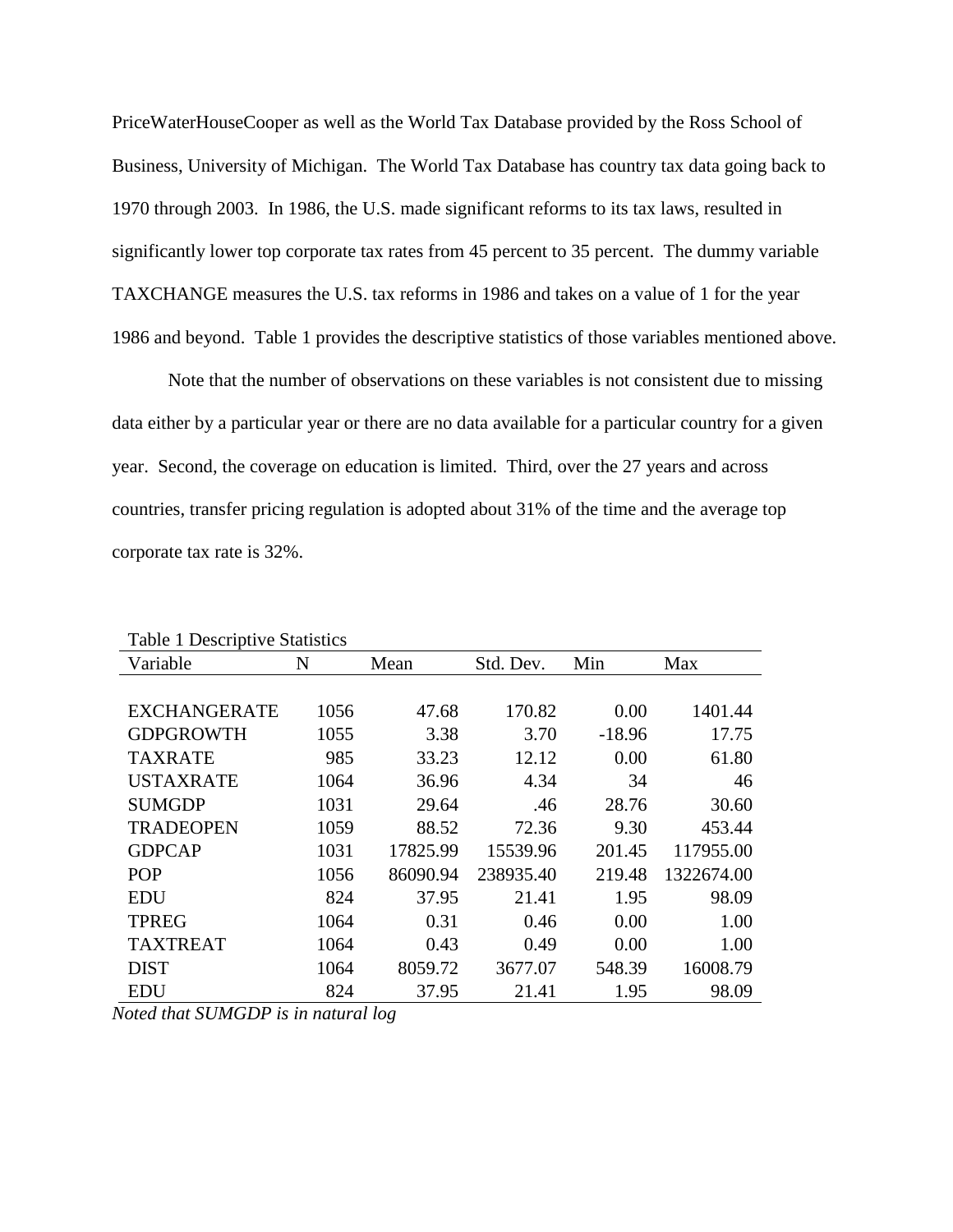Our analysis begins with a relatively naïve estimation using Ordinary Least Squares (OLS) then proceeding to a more sophisticated model to correct for potential problems. Table 2 provides the OLS's estimation results. For the purpose of this analysis we only use transfer pricing regulation without the contemporaneous requirement to regress on REINVEST for demonstration purposes and in the subsequent analysis we will compare both types of regulations with and without contemporaneous requirement. Column 1 and 2 of Table 2 provide estimates for the variables of interest without controls and in column 3 and 4 we control for country specific characteristics as well as controlling for the U.S. tax reforms in 1986 and bilateral tax treaty between the U.S. and host country. At first glance, transfer pricing regulation seems to have an effect on multinational firms' reinvestment earnings but only through the interaction term with the differences in tax rates between the U.S. and host country. The coefficient on TPREG is not significant but the coefficient on the interaction term is significant ( $p < 0.05$ ) but does not take on the expected sign.

Difference in the tax rates is negative and significant ( $p < 0.05$ ). Based on the sign of the coefficients DTAX and DTA $X^2$  then relatively high corporate income tax in the host country decreases reinvestments by U.S. based multinational firms but at a decreasing rate. Both the coefficients on TAXCHANGE and TAXTREAT take on the correct sign and significant (p <0.05). U.S. based multinational firms on average, repatriate 0.16 percent of income back to the U.S. after the tax reforms in 1986 which reduces top corporate income tax to 36%. The coefficients on other control variables such as GDP, distance, common language, exchange rate, and trade openness does take on the correct sign and are significant ( $p < 0.05$ ).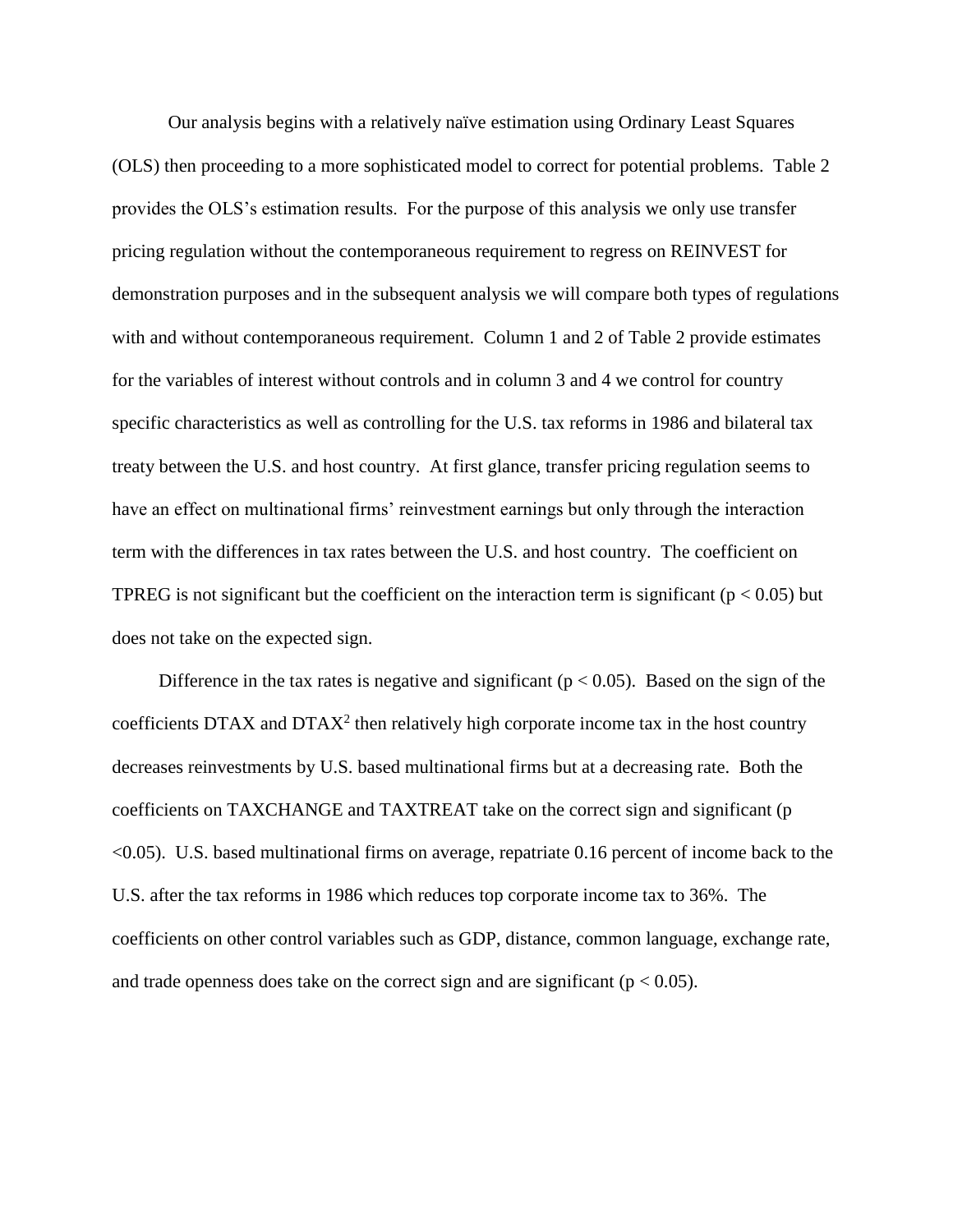| using OLS.                                                                                |              |              |              |              |              |
|-------------------------------------------------------------------------------------------|--------------|--------------|--------------|--------------|--------------|
|                                                                                           | (1)          | (2)          | (3)          | (4)          | (5)          |
|                                                                                           | Reinvestment | Reinvestment | Reinvestment | Reinvestment | Reinvestment |
| <b>VARIABLES</b>                                                                          | Earnings     | Earnings     | Earnings     | Earnings     | Earnings     |
| Interested                                                                                |              |              |              |              |              |
| Variables                                                                                 |              |              |              |              |              |
| <b>TPREG</b>                                                                              | $0.47***$    | $0.46***$    | 0.19         | 0.01         | $-0.13$      |
|                                                                                           | (0.12)       | (0.13)       | (0.13)       | (0.10)       | (0.11)       |
| TPREG*DTAX                                                                                |              | $0.03***$    | $0.03**$     | $0.03***$    | $0.05***$    |
|                                                                                           |              | (0.01)       | (0.01)       | (0.01)       | (0.01)       |
| <b>Control Variables</b>                                                                  |              |              |              |              |              |
| <b>DTAX</b>                                                                               |              | $-0.04***$   | $-0.03***$   | $-0.05***$   | $-0.04***$   |
|                                                                                           |              | (0.00)       | (0.01)       | (0.01)       | (0.01)       |
| DTAX <sup>2</sup>                                                                         |              | $-0.01***$   | $-0.00***$   | $-0.00***$   | $-0.00***$   |
|                                                                                           |              | (0.00)       | (0.00)       | (0.00)       | (0.00)       |
| <b>TAXCHANGE</b>                                                                          |              |              | $0.97***$    | $-0.16$      | $-0.23$      |
|                                                                                           |              |              | (0.17)       | (0.17)       | (0.17)       |
| <b>TAXTREAT</b>                                                                           |              |              | $0.43***$    | $-0.61***$   | $-0.34***$   |
|                                                                                           |              |              | (0.12)       | (0.10)       | (0.11)       |
| <b>SUMGDP</b>                                                                             |              |              |              | $1.26***$    | $1.16***$    |
|                                                                                           |              |              |              | (0.17)       | (0.21)       |
| <b>DIST</b>                                                                               |              |              |              | $-0.00***$   | $-0.00***$   |
|                                                                                           |              |              |              | (0.00)       | (0.00)       |
| <b>COMLANG</b>                                                                            |              |              |              | 1.09***      | $0.97***$    |
|                                                                                           |              |              |              | (0.11)       | (0.12)       |
| <b>EXCHANGERATE</b>                                                                       |              |              |              | $-0.03*$     | $-0.03$      |
|                                                                                           |              |              |              | (0.02)       | (0.12)       |
| <b>POP</b>                                                                                |              |              |              | $0.41***$    | $0.64***$    |
|                                                                                           |              |              |              | (0.04)       | (0.05)       |
| <b>GDPCAP</b>                                                                             |              |              |              | $0.68***$    | $0.85***$    |
|                                                                                           |              |              |              | (0.06)       | (0.06)       |
| <b>TRADEOPEN</b>                                                                          |              |              |              | $0.01***$    | $0.01***$    |
|                                                                                           |              |              |              | (0.00)       | (0.01)       |
| <b>EDU</b>                                                                                |              |              |              |              | $0.01***$    |
|                                                                                           |              |              |              |              | (0.00)       |
| <b>CONSTANT</b>                                                                           | $6.04***$    | $6.20***$    | $5.21***$    | $-30.74***$  | $-41.27***$  |
|                                                                                           | (0.07)       | (0.07)       | (0.15)       | (4.24)       | (5.61)       |
|                                                                                           |              |              |              |              |              |
| Observations                                                                              | 885          | 985          | 830          | 795          | 630          |
| R-squared                                                                                 | 0.02         | 0.06         | 0.12         | 0.49         | 0.57         |
| Standard errors in parentheses *** p<0.01, ** p<0.05. SUMGDP, POP, GDPCAP are in log form |              |              |              |              |              |

Table 2 Estimates of Transfer Pricing regulation effects on U.S. MNE's Reinvest Earnings abroad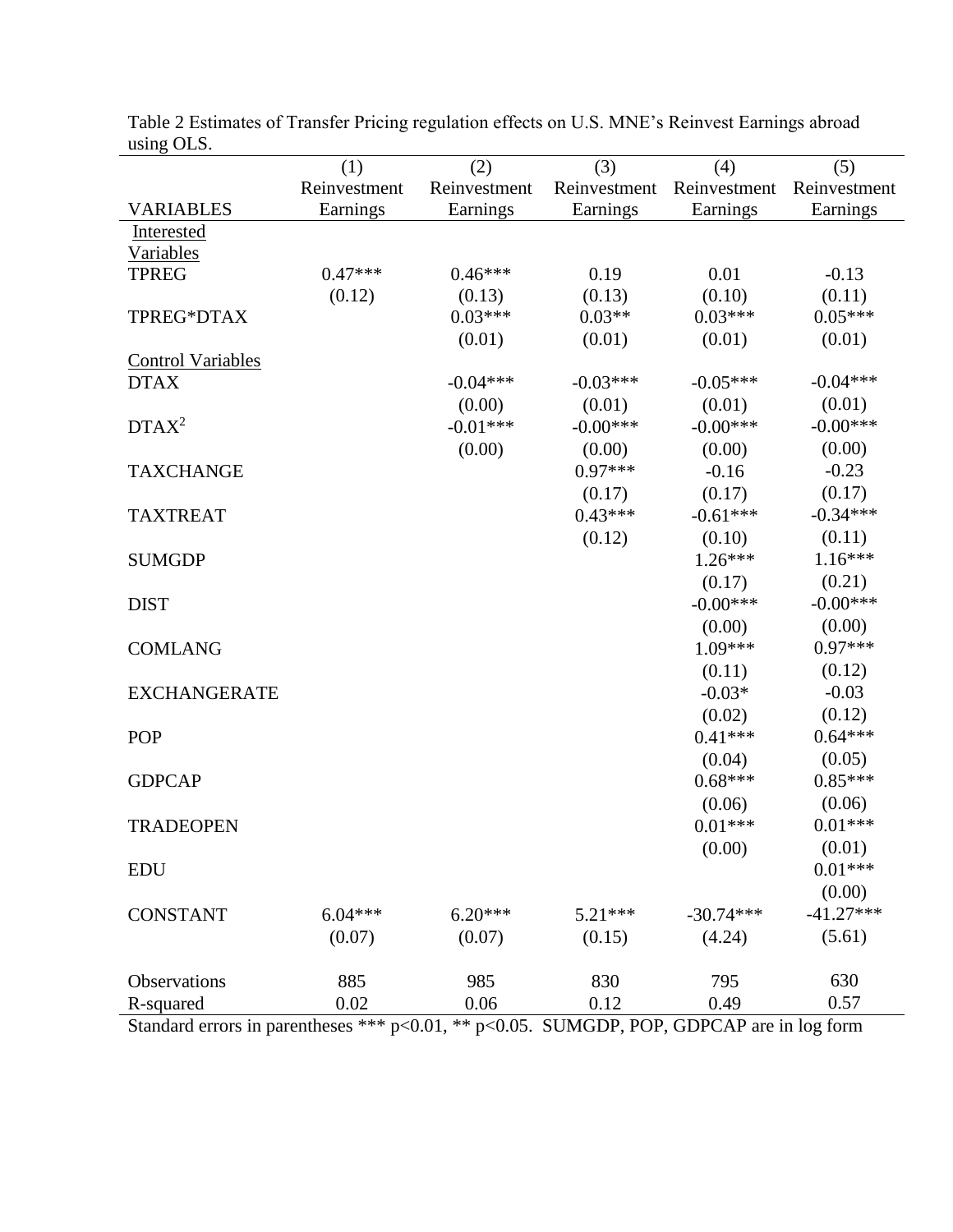However, we should be careful drawing conclusions from these estimates since it is difficult to make causal claims on the effect of transfer pricing regulation on FDI since a positive correlation also suggests that multinational firm who has high reinvestment earnings in a particular host country may be due to other unobserved factors. A reasonable way to control for the unobserved characteristics is by run the model using the panel-data random effects specification. Random effects specification is consistent and efficient compared to the fixed effects specification and allows for time invariant independent variables, e.g., distance and common language. The Hausman-Wu test confirms the random effects specification over fixed effects specification in our data ( $\chi^2(12) = 5.87$ ).

 Table 3 presents results using random effects specification. Column 1 and 3 illustrates the results when transfer pricing regulation is defined as having law in the tax codes requires the arm-length principle but without the contemporaneous documents requirement. While column 2 and 4 provides results with the same analysis procedure, but strong transfer pricing regulation is measured as requires both the arm-length principle and the contemporaneous document requirement.

When regressing reinvestment earnings on transfer pricing regulation with no additional controls other than tax rates, the coefficients are significant ( $p < 0.05$ ) and take on the correct expected sign as shown in column (1) and (2). It is interesting to note that the magnitude of the effect of transfer price regulation is different depending on how transfer pricing regulation is defined. The effect is larger when regulation requires contemporaneous documents requirement compared to when it does not and the difference is significant at the 95% level. The results in column (2) show that on average, host country with fairly weak transfer pricing regulations attracts 0.48% of reinvestment earnings from U.S. based multinational firms and this effect is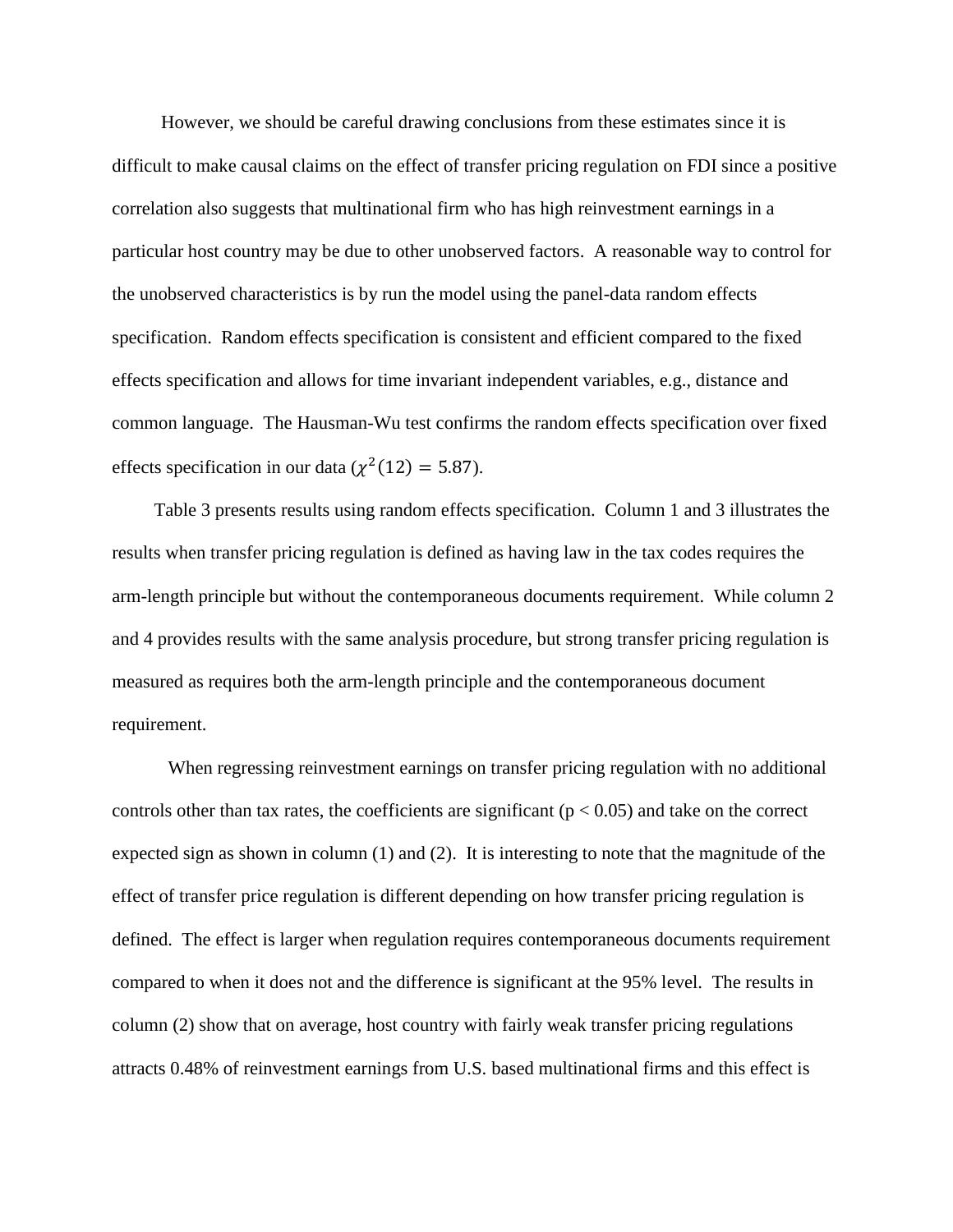greater when the host country also has a low corporate income tax rate. However, once we control for home and host country specific characteristics the effect of transfer pricing regulation disappeared. Based on the result**,** transfer pricing regulation heterogeneity does not affect foreign direct investment by multinational firms. Both coefficients, TPREG and its interaction term are not significant at the 95% significant level as shown in column (3) and (4).

Most of the control variables in the regression do take on the correct sign and significance ( $p < 0.05$ ) except for exchange rate, tax treaty and U.S. tax reforms. The coefficient on tax rates is negative and significant ( $p < 0.01$ ). As expected host country with high corporate income tax deters investment from U.S. based multinationals but at a decreasing rate  $(DTAX^2)$  is negative and significant ( $p < 0.01$ )). On the other hand, host country with a large market size, high level of trade openness, having a common language with the U.S., and relatively close to the U.S. are attractive by U.S. based multinational firms.

| Earnings abroad using random errects specification. |             |             |             |             |
|-----------------------------------------------------|-------------|-------------|-------------|-------------|
|                                                     | (1)         | (2)         | (3)         | (4)         |
|                                                     | Without     | With        | Without     | With        |
|                                                     | Document    | Document    | Document    | Document    |
| <b>VARIABLES</b>                                    | Requirement | Requirement | Requirement | Requirement |
| <b>Interested Variables</b>                         |             |             |             |             |
| <b>TPREG</b>                                        | $0.30***$   | $0.48***$   | $-0.08$     | $-0.14$     |
|                                                     | (0.10)      | (0.09)      | (0.08)      | (0.08)      |
| TPREG*DTAX                                          | $-0.01$     | $-0.03***$  | 0.01        | 0.00        |
|                                                     | (0.01)      | (0.01)      | (0.01)      | (0.01)      |
| <b>Control Variables</b>                            |             |             |             |             |
| <b>DTAX</b>                                         | $-0.06***$  | $-0.04***$  | $-0.02***$  | $-0.02***$  |
|                                                     | (0.01)      | (0.01)      | (0.01)      | (0.01)      |
| $DTAX^2$                                            | $-0.00***$  | $-0.00***$  | $-0.00***$  | $-0.00***$  |
|                                                     | (0.00)      | (0.00)      | (0.00)      | (0.00)      |
| <b>TAXCHANGE</b>                                    |             |             | $-0.20*$    | $-0.20*$    |
|                                                     |             |             | (0.12)      | (0.12)      |
| <b>TAXTREAT</b>                                     |             |             | 0.06        | 0.08        |
|                                                     |             |             | (0.11)      | (0.11)      |
| <b>SUMGDP</b>                                       |             |             | $0.68***$   | $0.73***$   |
|                                                     |             |             | (0.19)      | (0.20)      |

Table 3 Estimates of Transfer Pricing regulation effects on U.S. MNE's Reinvest Earnings abroad using random effects specification.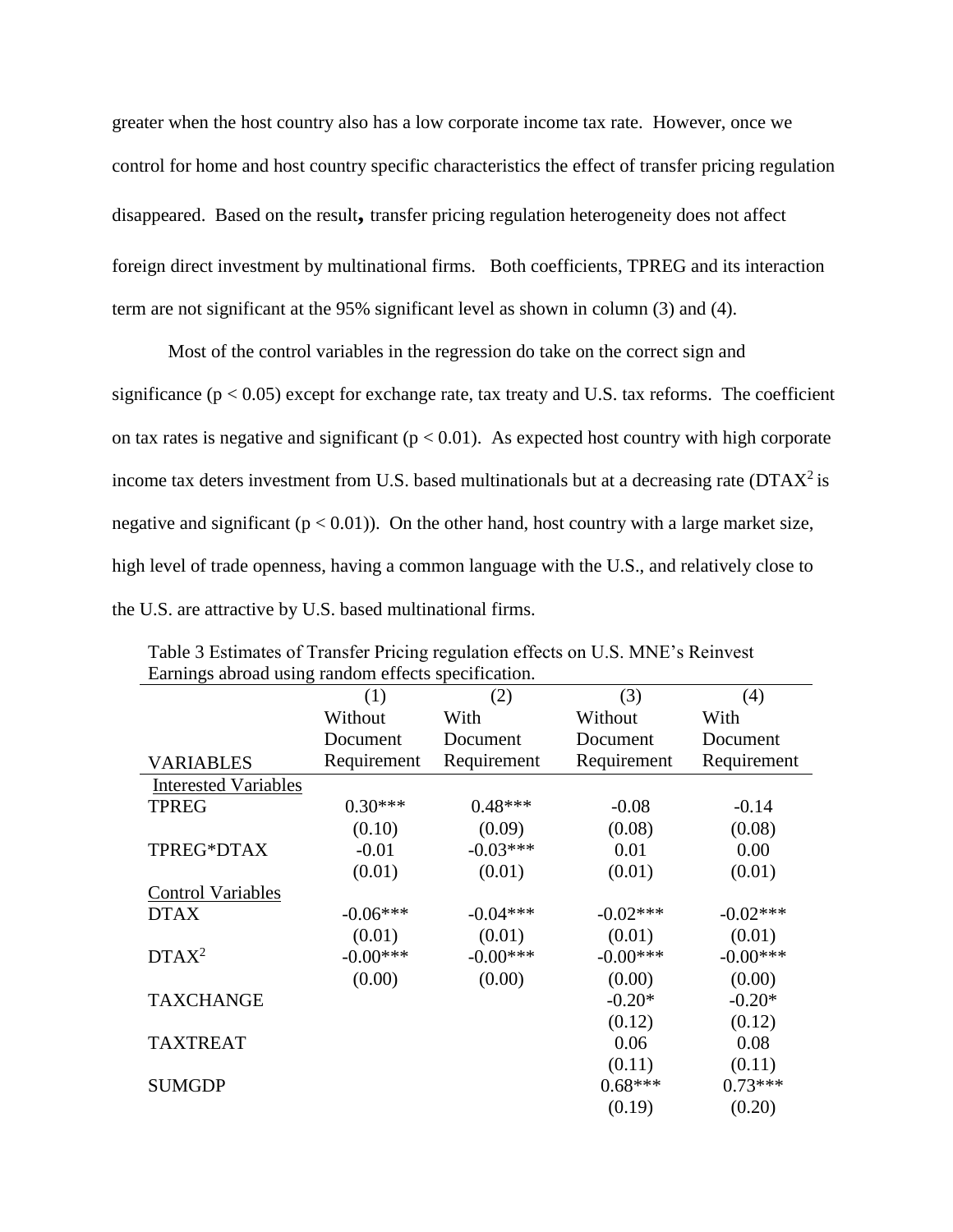| <b>DIST</b>         |           |         | $-0.00***$  | $-0.00***$  |
|---------------------|-----------|---------|-------------|-------------|
|                     |           |         | (0.00)      | (0.00)      |
| <b>COMLANG</b>      |           |         | $0.89***$   | $0.87**$    |
|                     |           |         | (0.35)      | (0.37)      |
| <b>EXCHANGERATE</b> |           |         | 0.01        | 0.01        |
|                     |           |         | (0.02)      | (0.02)      |
| <b>POP</b>          |           |         | $0.60***$   | $0.59***$   |
|                     |           |         | (0.11)      | (0.11)      |
| <b>GDPCAP</b>       |           |         | $0.80***$   | $0.79***$   |
|                     |           |         | (0.12)      | (0.12)      |
| <b>TRADEOPEN</b>    |           |         | $0.01***$   | $0.01***$   |
|                     |           |         | (0.00)      | (0.00)      |
| <b>EDU</b>          |           |         | $-0.01$     | $-0.01$     |
|                     |           |         | (0.00)      | (0.00)      |
| <b>CONSTANT</b>     | $6.05***$ | 5.95*** | $-26.80***$ | $-28.26***$ |
|                     | (0.21)    | (0.21)  | (4.27)      | (4.40)      |
| <b>Observations</b> | 830       | 830     | 630         | 630         |
| R-Squared           | 0.04      | 0.04    | 0.53        | 0.53        |
| Number of country   | 38        | 38      | 37          | 37          |

Standard errors in parentheses \*\*\* p<0.01, \*\* p<0.05. Noted that SUMGDP, POP, GDPCAP are expressed in natural log in the regression.

#### **CONCLUSION**

We start the chapter with the hypothesis that differences in transfer pricing regulations between the home and host country affect multinational firm's FDI decision. Particularly, host country with no transfer pricing law would attract investments from multinational firms. As Transfer pricing regulations limited multinational firms from taking advantage of differences in tax rates between different tax jurisdictions. Additionally, one would expect the effect of transfer pricing regulation on FDI should be working in conjunction with the differences in tax rates between the home and host country. Hence, transfer pricing arbitrage exists when there are differences in transfer pricing regulation across home and host country and it increases in the same direction of tax rates differentials.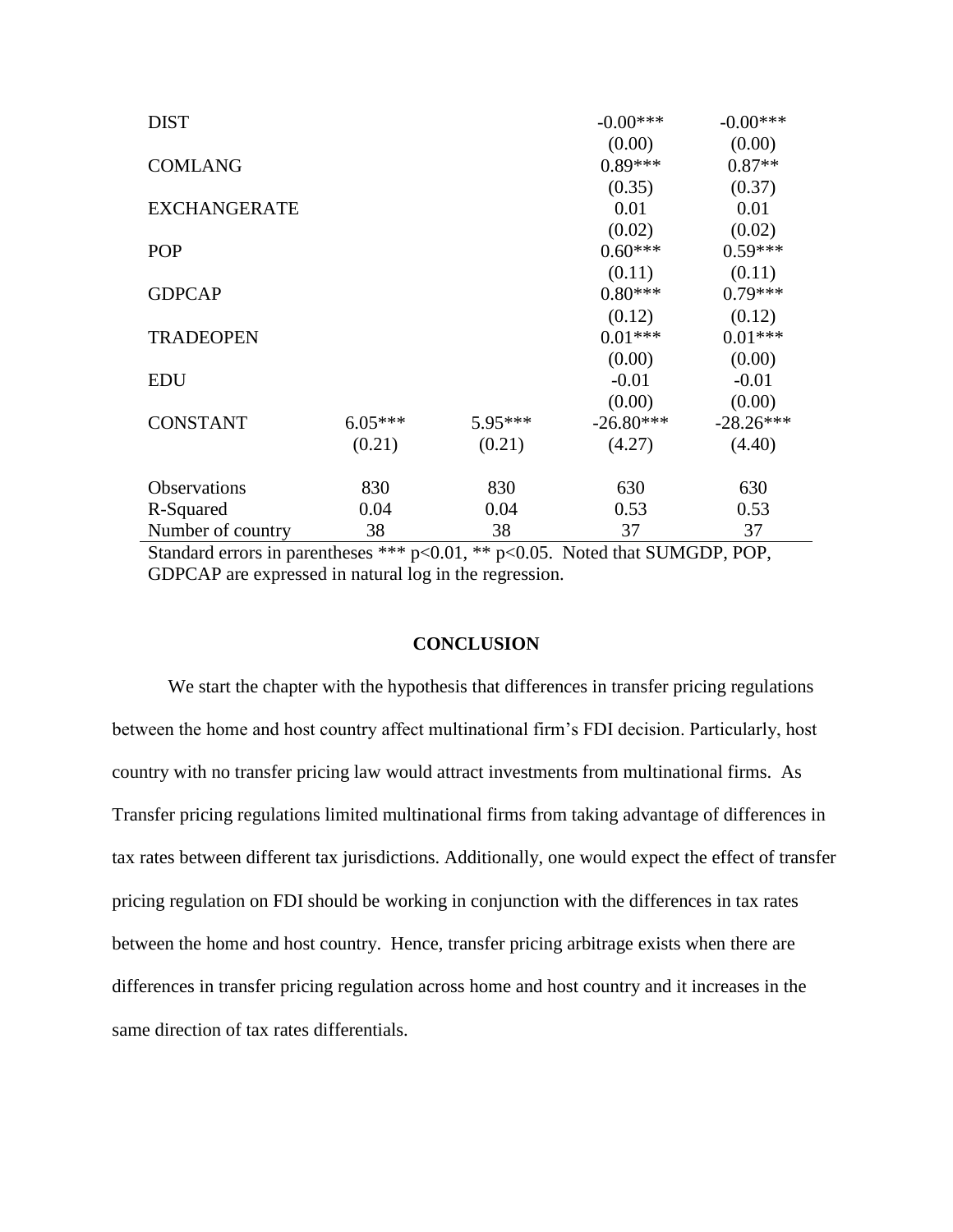Using data on U.S. based multinational firms' reinvestment earnings abroad as a proxy for FDI activity, provided by the BEA Survey of U.S. Direct Investment Abroad and the Balance of Payments Survey we analyze the effect of transfer pricing regulation of multination firm FDI's decision. Using the gravity model with random effects we found no empirical evidence that heterogeneity in transfer pricing regulation among home and host country affect FDI activity by U.S. based multinational firms. Host country's specific characteristics such as market size, distant from the U.S., trade openness, as well as tax rates seem to be the primarily determinants of FDI activity.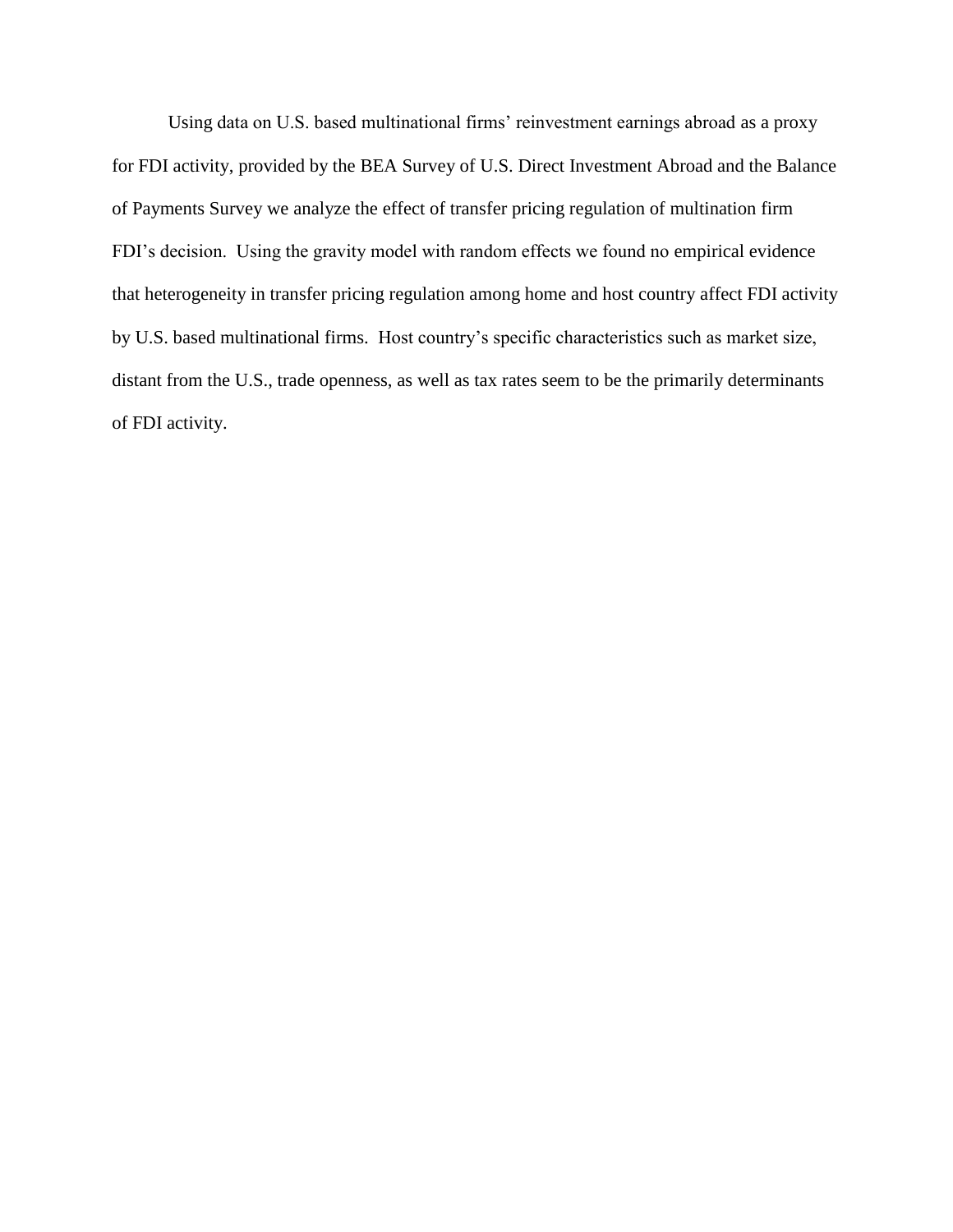- Bernard, Andrew B., Jensen Bradford J., and Schott K. Peter, 2006. "Importers, Exporters, and Multinationals: A Portrait of Firms in the U.S. that Trade Goods," *NBER working paper*, October.
- Blonigen, Bruce A., 1997. "Firm-Specific Assets and the Link Between Exchange Rates and Foreign Direct Investment," *American Economic Review,* 87 3: 447-65.
- Blonigen, Bruce A., 2005. "A Review of the Empirical Literature on FDI Determinants," *Atlantic Economic Journal,* 33: 383-403.
- Brenton, Paul, Mauro, Francesca Di, and Lucke, Matthias, 1999. "Economic Integration and FDI: An Empirical Analysis of Foreign Investment in the EU and in Central and Eastern Europe," *Empirica,* 26 2: 95-121.
- Brulhart, Marius and Mary J. Kelly, 1999. "Ireland's trading potential with Central and Eastern European Countries: A gravity study," *The Economic of Social Review,* 30 2: 159-174.
- Clausing, Kimberly A. 2003. "Tax-Motivated Transfer Pricing and US Intrafirm Trade Prices." *Journal of Public Economics,* **87 9-10**: 2207-23.
- Chow, Lynne Chan and Hung, K. 1997. "International Transfer Pricing for Business Operations in China: Inducements, Regulation and Practice," *Journal of Business Finance and Accounting,* 24: 1269-1289.
- Dean, Judith M., Lovely, Marry E., Wang Hua. 2009. "Are foreign investors attracted to weak environmental regulations? Evaluating the evidence from China," *Journal of Development Economics,* 1-13
- De Mooij, Ruud A., Ederveen, Sjef, 2003. "Taxation and Foreign Direct Investment: A Synthesis of Empirical Research," *International Tax and Public Finance*, 10 6: 673-93.
- Desai, Mihir A., C. Fritz Foley, and James R. Hines, Jr. 2006 "The demand for tax haven operations." *Journal of Public Economics,* **90 3**: 513-531.
- Eden, Lorraine, 1998. *Taxing Multinationals: Transfer Pricing and Corporate Income Taxation in North America*, Toronto: University of Toronto Press.
- Eden, Lorraine, 2005. "Talk Softly but Carry a Big Stick: Transfer Pricing Penalties and The Market Valuation of Japanese Multinationals in the United States," *Journal of International Business Studies,* 36: 398-414.
- Ferrantino, Michael J., 1993. "The Effect of Intellectual Property Rights on International Trade and Investment," *Review of World Economics,* 129 2: 300-331.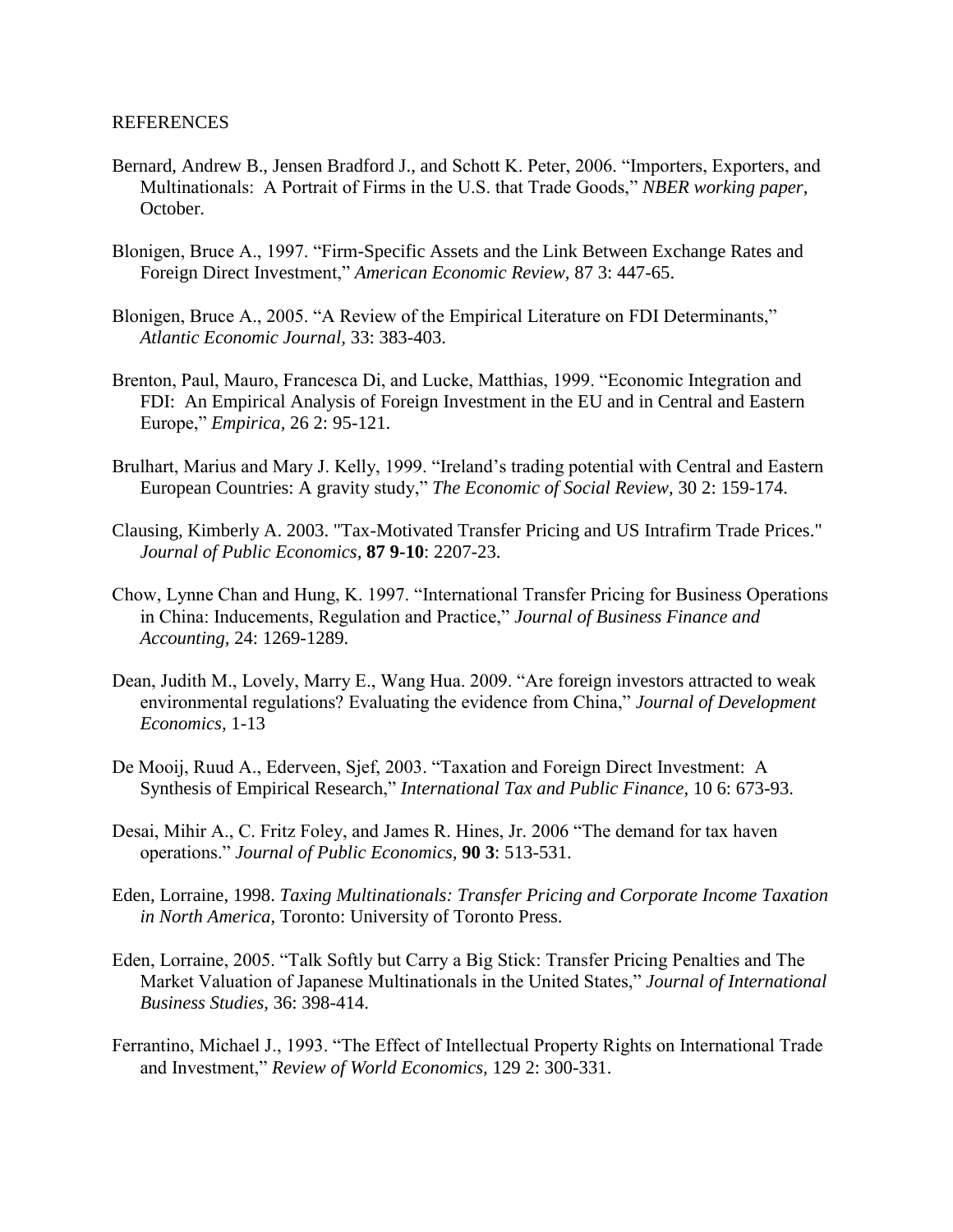- Fink, Carsten and Maskus, Keith Eugene, 1995. "Intellectual Property and Development: Lessons from Recent Economic Research," *A co-publication of the World Bank and Oxford University Press.*
- Gresik, Thomas A., 2001, "The Taxing Task of Taxing Transnationals," *Journal of Economic Literature,* Vol XXXIX: 800-838
- Gopinath, Munisamy and Echeverria, Rodrigo, 2004. "Does Economic Development Impact the Foreign Direct Investment-Trade Relationship? A Gravity-Model Approach," *American Journal of Agricultural Economics, 86 3: 782-787.*
- Gould, J. R., 1964. "Internal Pricing in Firms when There are Costs of Using an Outside Market," *Journal of Business*, **37 1:** 61-67.
- Grubert, Harry, and John Mutti 1991. "Taxes, Tariffs and Transfer Pricing in Multinational Corporate Decision Making." *Review of Economics and Statistics,* **73 2**: 285-93.
- Hanna, Rema, 2004. "U.S. Environmental Regulation and FDI: Evidence from a Panel of U.S. Based Multinational Firms," *Working Paper.*
- Hartman, David G., 1984. "Tax Policy and Foreign Direct Investment in the United States," *National Tax Journal,* 37 4: 475-87.
- \_\_, 1985. "Tax Policy and Foreign Direct Investment," *Journal of Public Economics,"* 26 1: 107-121.
- Heston, Alan, Robert Summers and Bettina Aten, 2011**. "Penn World Table Version 7.0, Center for International Comparisons of Production, Income and Prices"** *at the University of Pennsylvania*
- Hines, James R., Jr., and Eric M. Rice 1994. "Fiscal Paradise: Foreign Tax Havens and American Business." *Quarterly Journal of Economics,* **109 1**: 149-82.
- Hines, James R., Jr., 1995. "Altered States: Taxes and the Location of Foreign Direct Investment in America," *American Economics Review,*85: 1076-94.
- Hirschleifer, Jack. 1956. "On the Economics of Transfer Pricing," *Journal of Business*, **29 3:** 172-184.
- Hirschleifer Jack. 1957. "Economics of the Divisionalized Firm," *Journal of Business*, **30 2:**  96-108.
- Horst, Thomas, 1971. "Theory of the Multinational Firm: Optimal Behaviour under Differing Tariff and Tax Rates," *Journal of Political Economy*," **79 5:** 1059-1072.
- Horst, Thomas, 1973 "The Simple Analytics of Multinational Firm Behaviour," in *International Trade and Money*,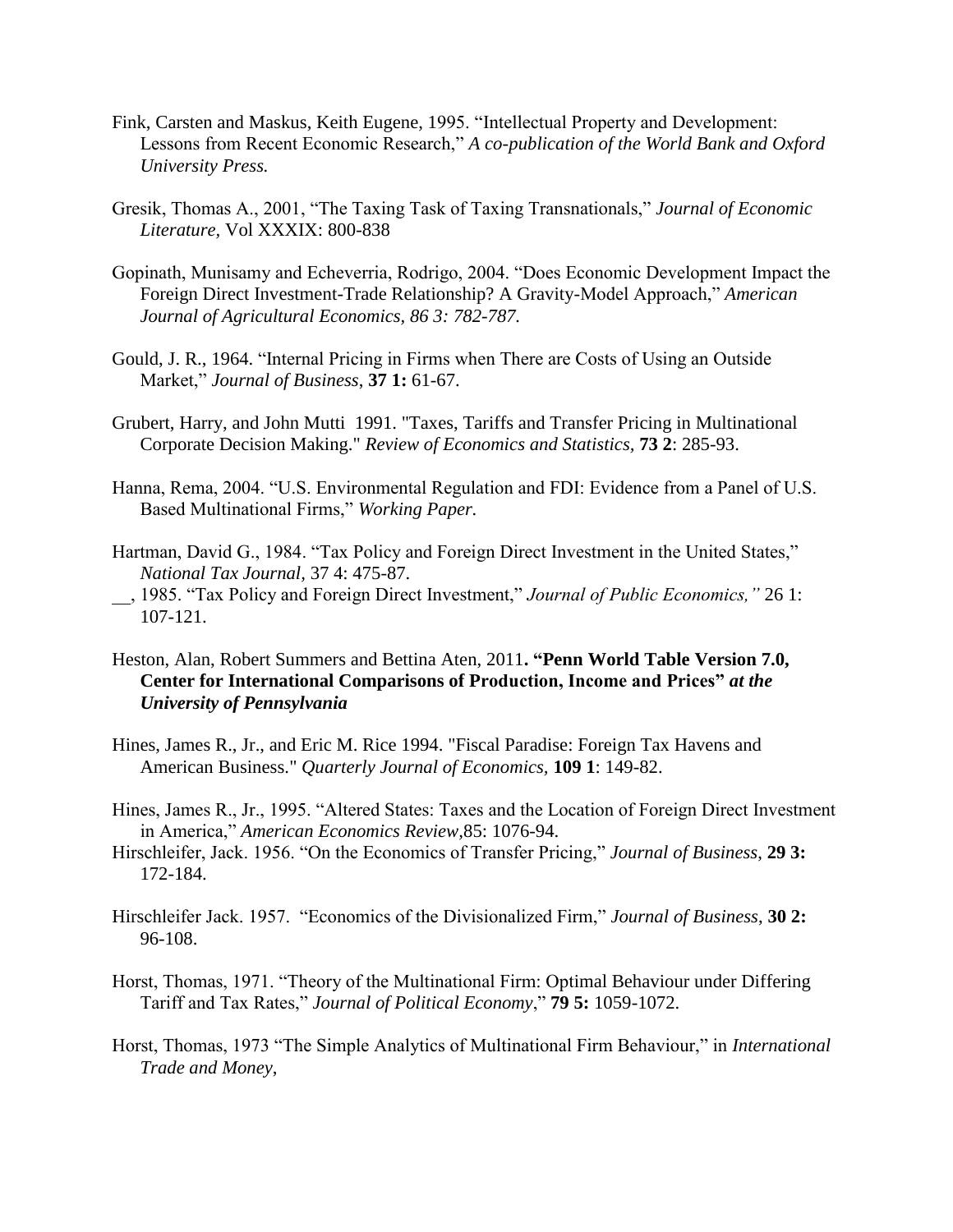- Kogut, Bruce, and Chang, Sea Jin. 1991. "Technological Capabilities and Japanese Foreign Direct Investment in the United States," *Review of Economics and Statistics,* 73: 401-13.
- KPMG, 2011. "Global Transfer Pricing Review," *Global Transfer Pricing Services*
- Markusen, James R., and Venables, Anthony J., 1999. "Foreign direct investment as a catalyst for industrial development," *European Economic Review,* 43: 335-356.
- Leamer, Edward E., 1994. Testing Trade Theory in Greenaway, David and L. Alan Winters (eds.), *Surveys in international trade,* Oxford: Blackwell.
- Lee, Jeong-Yeon, and Mansfield, Edwin, 1998. "Intellectual Property Protection and U.S. Foreign Direct Investment," *Review of Economics and Statistics,* LXXVIII, 181-186.
- Lessard, D., and Williamson, J., 1987. "Capital Flight and Third World Debt," *Institute for International Economics,* Washington, 201-254.
- List, John A., Co, Catherine Y., 1999. "The Effects of Environmental Regulations on Foreign Direct Investment," *Journal of Environmental Economics and Managements,* 40 1: 1-20.
- Lowell, C., Burge, M. and Briger, P., 1994. "International transfer pricing: Planning for Section 481 Penalty," *Tax Notes International* 23: 349-374.
- Samuelson, L., 1982, "The multinational firm with arm's length transfer pricing limits," *Journal of International Economics,*13. 365-374.
- Sheppard, Lee, "Transfer Pricing as Tax Avoidance," at [http://www.forbes.com/2010/06/24/tax](http://www.forbes.com/2010/06/24/tax-finance-multinational-economics-opinions-columnists-lee-sheppard.html?boxes=Homepagechannels)[finance-multinational-economics-opinions-columnists-lee](http://www.forbes.com/2010/06/24/tax-finance-multinational-economics-opinions-columnists-lee-sheppard.html?boxes=Homepagechannels)[sheppard.html?boxes=Homepagechannels,](http://www.forbes.com/2010/06/24/tax-finance-multinational-economics-opinions-columnists-lee-sheppard.html?boxes=Homepagechannels) June 25, 2010.
- Smarzynska, Beata, 2002. "Does Foreign Direct Investment Increase the Productivity of Domestic Firms? In Search of Spillovers through Backward Linkages," *Unpublished Manuscript.*
- Smith, Pamela, 1999. "Are Weak Patent Rights a Barrier to U.S. Exports?" *Journal of International Economics, XLVIII, 151-77.*
- *\_\_\_,* 2001, "How do Foreign Patents Rights Affect U.S. Exports, Affiliate Sales, and Licenses?" *Journal of International Economics,* LV, 411-439.
- U.S. Bureau of the Census. Various Years. "Bureau of Economic Analysis (BEA) Survey of U.S. Direct Investment Abroad and the Balance of Payments Survey," *U.S. Government Printing Office: Washington, DC.*
- Wheeler, David and Mody, Ashoka. 1992. "International Investment Location Decisions: The Case of U.S. Firms," *Journal of International Economics,* 33: 57-76.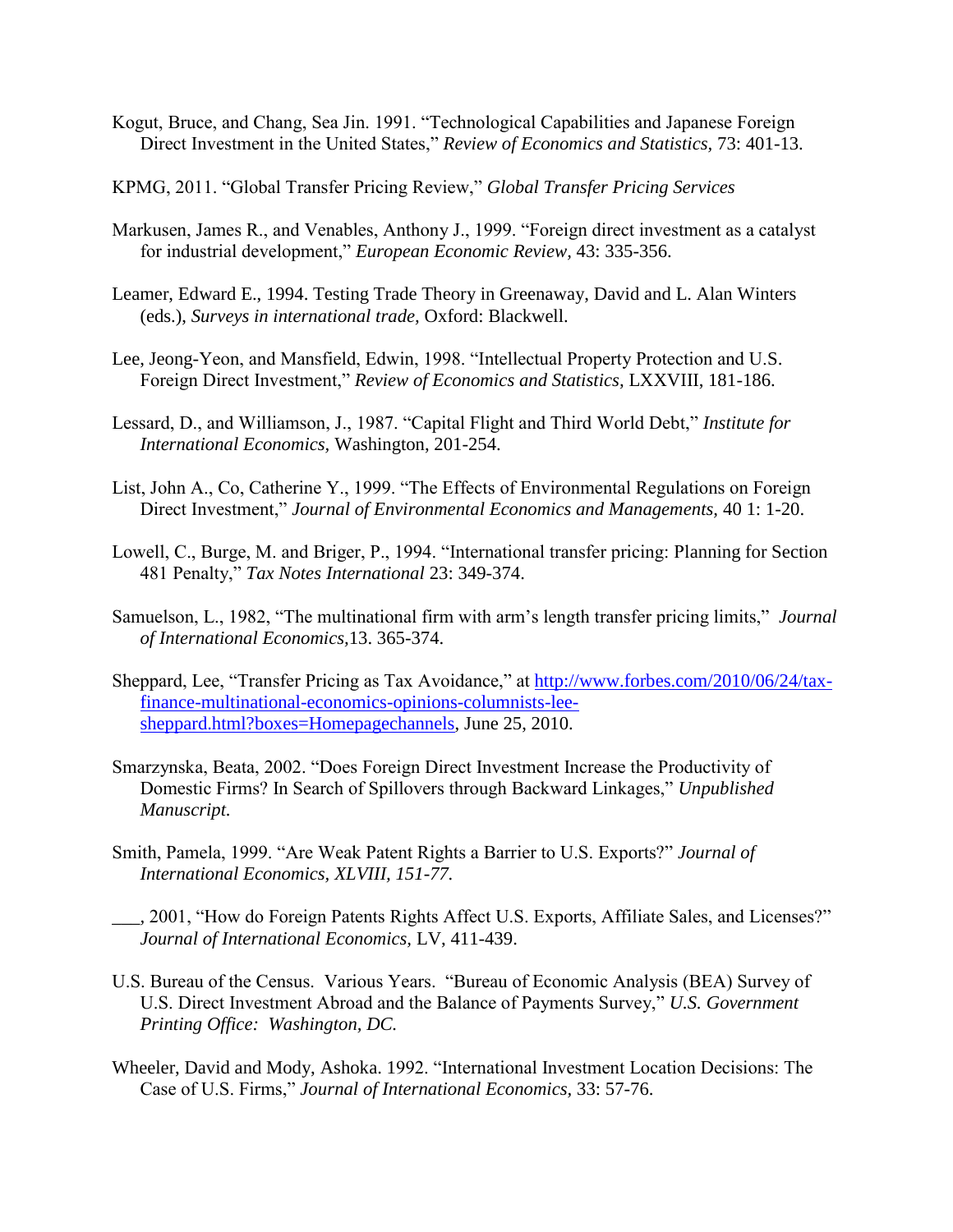- Wei, Shang-Jin. 2000a. "How Taxing is Corruption on International Investors?" *Review of Economics and Statistics,* 82: 1-11.
- \_\_\_. 2000b. "Local Corruption and Global Capital Flows," *Brookings Papers on Economic Activity, 0, 2: 303-46.*
- World Tax Database at the Ross School of Business, University of Michigan.
- Xing, Yuqing and Kolstad, Charles D. 1995. "Do Lax Environmental Regulation Attract Foreign Investment?" *Working Paper,* University of California, Santa Barbara.
- Zhang, Kevin Honglin and Markusen, James R., 1999. "Vertical multinationals and host-country characteristics," *Journal of Development Economics,* 59: 233-252.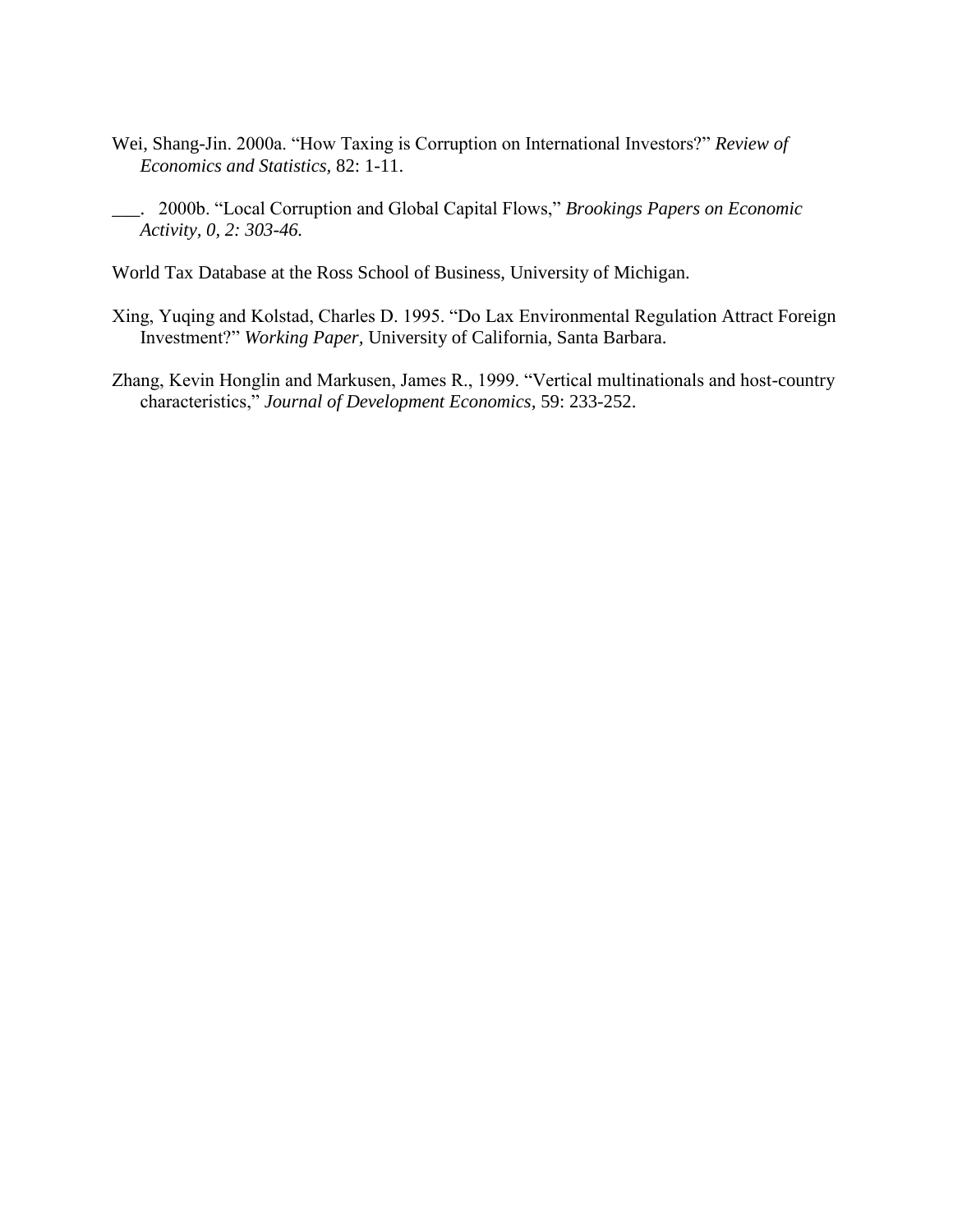## **Appendices**

|                     | Expected |                                                                 |
|---------------------|----------|-----------------------------------------------------------------|
| Coefficient         | sign     | Justification                                                   |
| <b>TPREG</b>        | $+$      | Relatively Weak transfer pricing laws in host country           |
|                     |          | encourage FDI from multinational firms.                         |
| TPREG*DTAX          |          | We should expect a larger investment in host country by         |
|                     |          | multinational when host country has a relatively lower tax rate |
|                     |          | and a weak transfer pricing laws compare to the home country.   |
| <b>TAXTREAT</b>     |          | Bilateral tax treaty between the U.S. and host country reduces  |
|                     |          | tax avoidance by multinationals thus reduces incentive for      |
|                     |          | multinational firms to invest in host country.                  |
| <b>TAXRATE</b>      |          | Higher tax rate in host country deters multinational firms to   |
|                     |          | invest.                                                         |
| <b>SUMGDP</b>       | $+$      | Strong GDP promotes FDI from multinational firms.               |
| <b>GDPCAP</b>       | $^{+}$   | High GDP per Capita promotes FDI from multinational firms.      |
| <b>DIST</b>         |          | The further the distant between the home and host country       |
|                     |          | discourages FDI investment because of transportation cost and   |
|                     |          | control.                                                        |
| <b>COMLANG</b>      | $+$      | Having a common language in the host country make it easier     |
|                     |          | to do business thus encourages FDI by multinational firms.      |
| <b>EXCHANGERATE</b> |          | Production costs increase when host country currency            |
|                     |          | appreciates against the home country currency.                  |
| <b>TRADEOPEN</b>    | $^{+}$   | Proxy for host country trade openness, less restriction on      |
|                     |          | trades and transfers should promote FDI from multinational      |
|                     |          | firms.                                                          |
| <b>POP</b>          | $+$      | As a proxy for market size, host country with a large market    |
|                     |          | size is attractive for multinational firms to invest.           |
| <b>EDU</b>          | $+$      | Studies have shown that high skill labors in host country       |
|                     |          | attract FDI investment.                                         |

A1. Coefficient Expected Sign and Justification

Notes: The variables SUMGDP, GDPCAP, DIST, EXCHANGERATE and POP are express in natural log in the regression.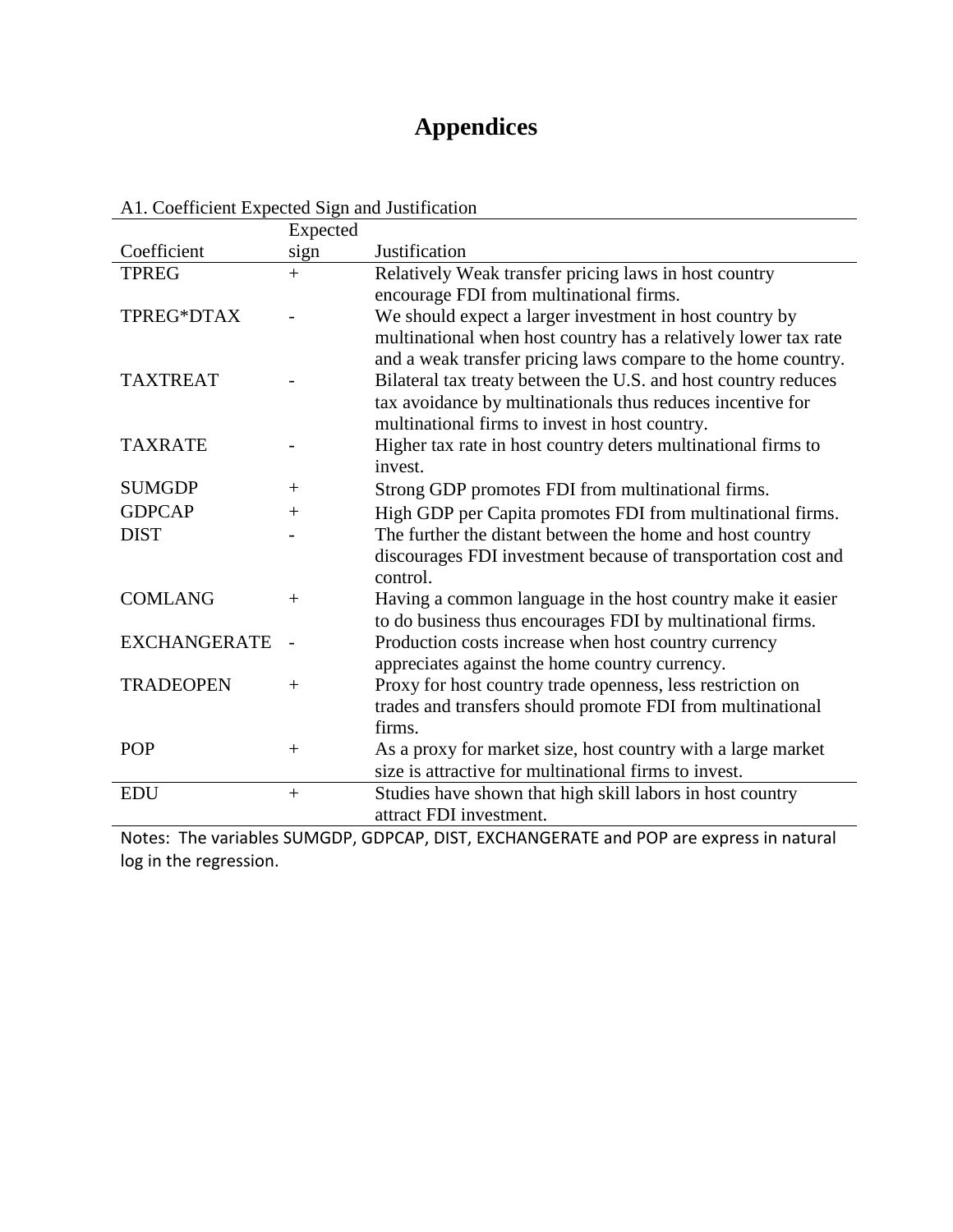|                       | Number of |    |           |           |            |          |
|-----------------------|-----------|----|-----------|-----------|------------|----------|
| Country               | Years     |    | Mean      | Std. Dev. | Min        | Max      |
| Australia             |           | 28 | 1374.00   | 1410.80   | $-446.00$  | 5107.00  |
| Austria               |           | 28 | $-18.89$  | 1744.50   | $-8473.00$ | 2074.00  |
| <b>Bahamas</b>        |           | 17 | $-234.59$ | 459.76    | $-1401.00$ | 529.00   |
| Belgium               |           | 28 | 1033.36   | 862.76    | 176.00     | 3511.00  |
| <b>Brazil</b>         |           | 28 | 1308.89   | 1623.65   | $-1509.00$ | 4278.00  |
| Canada                |           | 28 | 5903.07   | 5065.23   | $-36.00$   | 17619.00 |
| Chile                 |           | 28 | 657.86    | 1211.43   | $-183.00$  | 5403.00  |
| China                 |           | 28 | 825.11    | 1299.82   | $-92.00$   | 4712.00  |
| Denmark               |           | 28 | 174.29    | 250.94    | $-160.00$  | 935.00   |
| Finland               |           | 28 | 114.71    | 112.48    | $-49.00$   | 331.00   |
| France                |           | 28 | 1082.21   | 1220.35   | $-612.00$  | 4651.00  |
| Germany               |           | 28 | 1719.04   | 1791.30   | $-455.00$  | 6676.00  |
| Hong Kong             |           | 28 | 1511.14   | 1530.18   | $-396.00$  | 4768.00  |
| Hungary               |           | 11 | 509.18    | 486.55    | $-117.00$  | 1423.00  |
| India                 |           | 28 | 355.07    | 605.67    | $-182.00$  | 2030.00  |
| Ireland               |           | 28 | 3650.96   | 5723.53   | $-3257.00$ | 22582.00 |
| Israel                |           | 28 | 231.36    | 188.17    | 24.00      | 750.00   |
| Italy                 |           | 28 | 825.43    | 695.23    | $-746.00$  | 2476.00  |
| Japan                 |           | 28 | 2302.79   | 2559.19   | $-392.00$  | 7677.00  |
| Korea: Republic of    |           | 27 | 778.93    | 876.83    | $-14.00$   | 2821.00  |
| Luxembourg            |           | 28 | 3116.43   | 6019.47   | $-5953.00$ | 17395.00 |
| Mexico                |           | 28 | 2442.93   | 2414.82   | $-363.00$  | 7640.00  |
|                       |           |    |           |           |            |          |
| Netherlands           |           | 28 | 8204.82   | 14688.08  | 33848.00   | 45889.00 |
| New Zealand           |           | 28 | 131.43    | 175.07    | $-163.00$  | 476.00   |
| Norway                |           | 28 | 198.93    | 775.81    | $-2813.00$ | 1865.00  |
| Panama                |           | 28 | 417.86    | 441.79    | $-501.00$  | 2020.00  |
| Philippines           |           | 28 | 172.04    | 187.43    | $-86.00$   | 640.00   |
| Poland                |           | 11 | 419.00    | 407.86    | 11.00      | 1122.00  |
| Portugal              |           | 28 | 92.50     | 123.83    | $-322.00$  | 432.00   |
| Singapore             |           | 28 | 2051.82   | 3077.20   | $-4637.00$ | 11770.00 |
| South Africa          |           | 28 | 157.25    | 205.52    | $-117.00$  | 816.00   |
| Spain                 |           | 28 | 924.18    | 1322.87   | $-424.00$  | 5699.00  |
| Sweden                |           | 27 | 231.81    | 615.84    | $-2174.00$ | 1303.00  |
| Switzerland           |           | 28 | 3656.36   | 4795.43   | $-7366.00$ | 14875.00 |
| Taiwan                |           | 28 | 492.07    | 408.63    | 36.00      | 1602.00  |
| Turkey                |           | 28 | 119.25    | 180.70    | $-137.00$  | 689.00   |
| <b>United Arab</b>    |           |    |           |           |            |          |
| Emirates              |           | 28 | 62.25     | 217.81    | $-944.00$  | 353.00   |
| <b>United Kingdom</b> |           | 28 | 4118.61   | 5107.31   | $-1195.00$ | 17620.00 |

A2. Reinvest Earnings by U.S. Multinationals by Country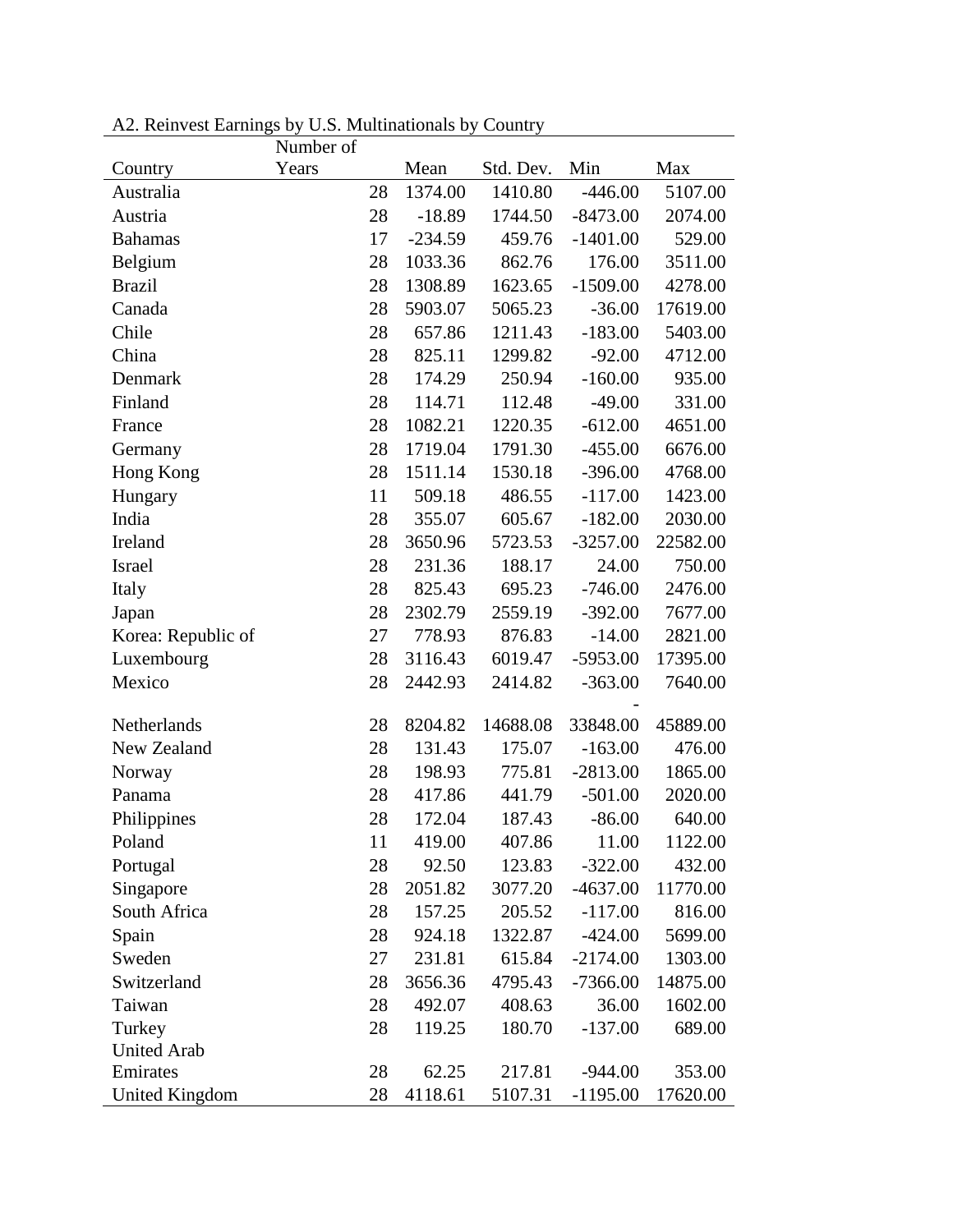|                    | (2)                  | (3)                  | (3)                         |
|--------------------|----------------------|----------------------|-----------------------------|
| Country            | <b>TP Regulation</b> | Document             | <b>Bilateral Tax Treaty</b> |
|                    | <b>Adoption Year</b> | Requirements         | Year                        |
|                    |                      | <b>Adoption Year</b> |                             |
| Australia          | 1997                 | 1996                 | 1982                        |
| Austria            | 1995                 | N/A                  | 1996                        |
| <b>Bahamas</b>     | N/A                  | N/A                  | N/A                         |
| Belgium            | 1999                 | N/A                  | 2006                        |
| Bermuda            | N/A                  | N/A                  | N/A                         |
| <b>Brazil</b>      | 1997                 | N/A                  | N/A                         |
| Canada             | 1995                 | 1999                 | 1980                        |
| Chile              | 1997                 | N/A                  | N/A                         |
| China              | 2007                 | 2009                 | 1984                        |
| Denmark            | 1998                 | N/A                  | 2000                        |
| Finland            | 2006                 | N/A                  | 1989                        |
| France             | 1999                 | 1996                 | 1994                        |
| Germany            | 2005                 | 2004                 | 1989                        |
| Hong Kong          | N/A                  | N/A                  | N/A                         |
| Hungary            | 1996                 | 2005                 | 1979                        |
| India              | 2001                 | 2002                 | 1989                        |
| Ireland            | 1997                 | N/A                  | 1997                        |
| <b>Israel</b>      | 2006                 | 2005                 | 1975                        |
| Italy              | 2010                 | N/A                  | 1999                        |
| Japan              | 1996                 | N/A                  | 2003                        |
| Korea              | 1996                 | 1999                 | N/A                         |
| Luxembourg         | 2010                 | N/A                  | 2001                        |
| Malaysia           | 2003                 | 2005                 | N/A                         |
| Mexico             | 1995                 | 1998                 | 1992                        |
| <b>Netherlands</b> | 2001                 | 2002                 | 1992                        |
| New Zealand        | 2001                 | 2001                 | 1982                        |
| Norway             | 2008                 | 2005                 | N/A                         |
| Panama             | N/A                  | N/A                  | N/A                         |
| Poland             | 1997                 | 2003                 | 1994                        |
| Portugal           | 2001                 | N/A                  | 1994                        |
| Philippines        | 1995                 | N/A                  | N/A                         |
| Singapore          | 2006                 | 2005                 | N/A                         |
| South Africa       | 1999                 | N/A                  | N/A                         |
| Spain              | 2006                 | 2005                 | 1990                        |
| Sweden             | 2007                 | 2005                 | 1994                        |
| Switzerland        | 1997                 | N/A                  | 1996                        |
| Taiwan             | 2004                 | 2005                 | N/A                         |
| Turkey             | 2007                 | N/A                  | 1996                        |

A3. Adoption of Transfer Price Regulation and Bilateral Tax Treaty by Country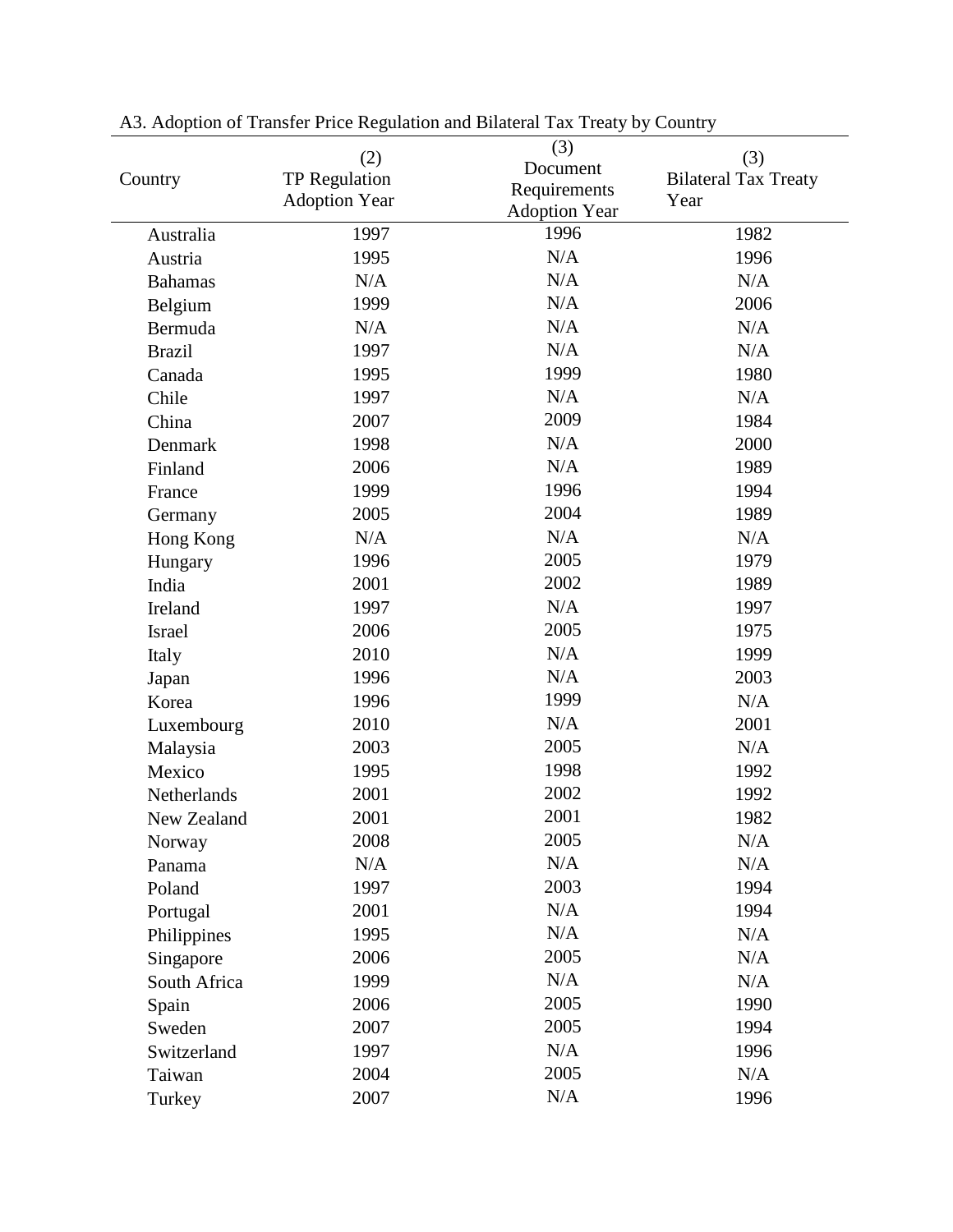| United Arab          | N/A  | N/A  | N/A  |
|----------------------|------|------|------|
| Emirates             |      |      |      |
| United<br>Kingdom    | 2010 | 2000 | 2001 |
| <b>United States</b> | 1994 | 1994 | N/A  |